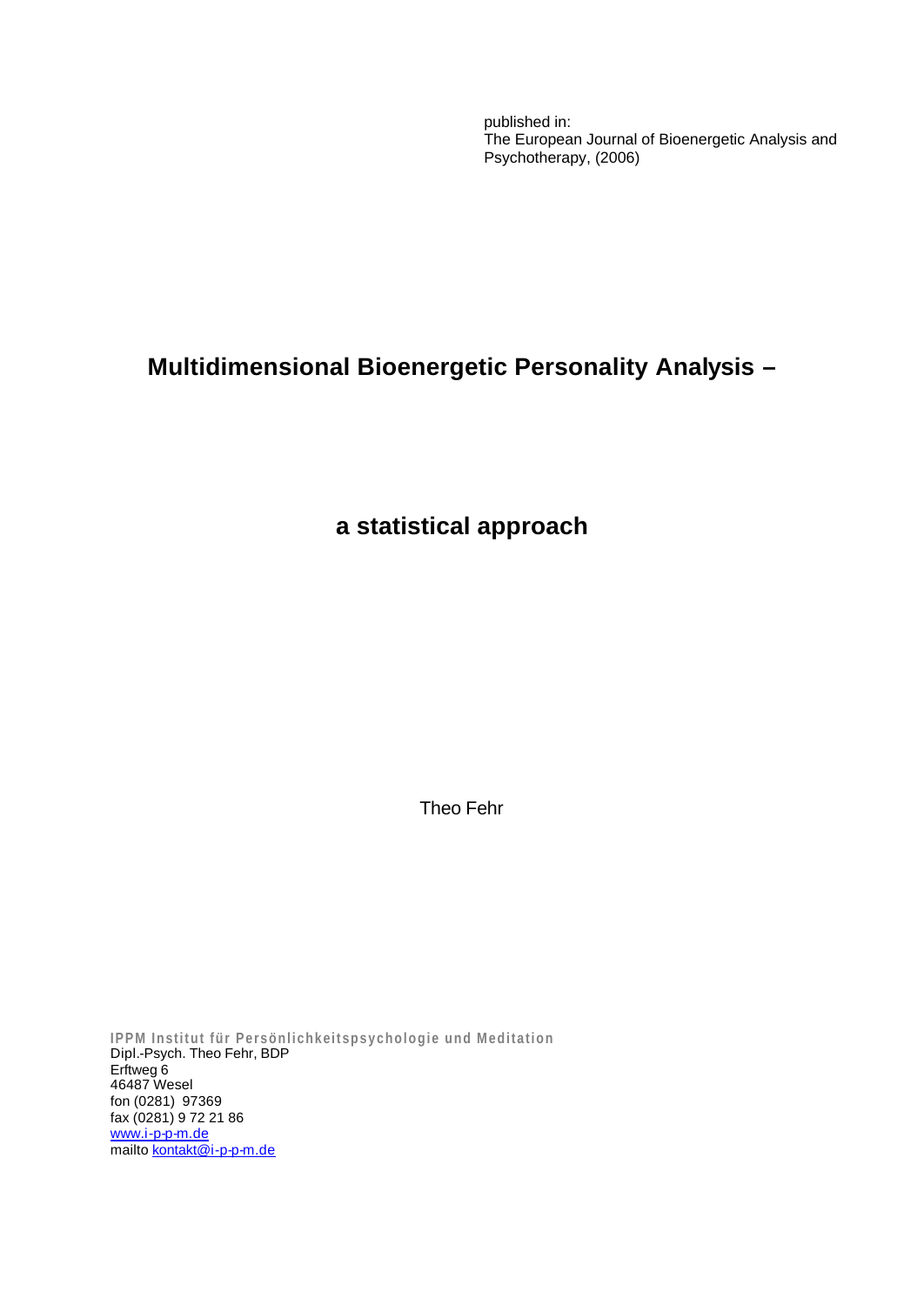## **Summary**

The development of a questionnaire for multidimensional bioenergetic personality analysis (MBPA) is described, which aims at measuring the five factors of the five-factor-model of modern personality psychology ("BIG FIVE") along with Lowen's bioenergetic types. The BPA Bioenergetic Process Analysis questionnaire represents an attempt to unite these heretofore separated disciplines dealing with the same subject, namely the structural aspects of the human psyche.

The BPA-measurement by self-description based on the subject's own experience of himself results in a profile of ten scales, where either very high or very low scores may be yielded. In consequence this approach lead to new considerations about the meaning of high or low scores with respect to bioenergetic scales and types. For each bioenergetic type the counterpart for the opposite end of the scale had to be formulated and described. The BPA scales and their poles are described in detail.

The BPA scales are sufficient for the measurement of the five factors and the seven bioenergetic types. Except the psychopathic type the other bioenergetic types are clearly related to one specific factor of the five factor model respectively. Since the bioenergetic model anchors in a psychoanalytical developmental perspective, the scales were arranged according to their hypothetical affiliation to one of the three main developmental stages in childhood.

We tried to demonstrate the application of the multidimensional bioenergetic personality analysis in the structural study of specific disorders, namely panic-/ phobia-/ anxiety-/ eatingdisorder, as it gives an estimation of the hypothetical amount of trauma in each of the different developmental stages. The BPA profiles of these four different groups of patients showed specific and meaningful structural differences.

#### Keywords:

bioenergetic analysis, five factor model, BPA Bioenergetic Process Analysis, multidimensional bioenergetic personality analysis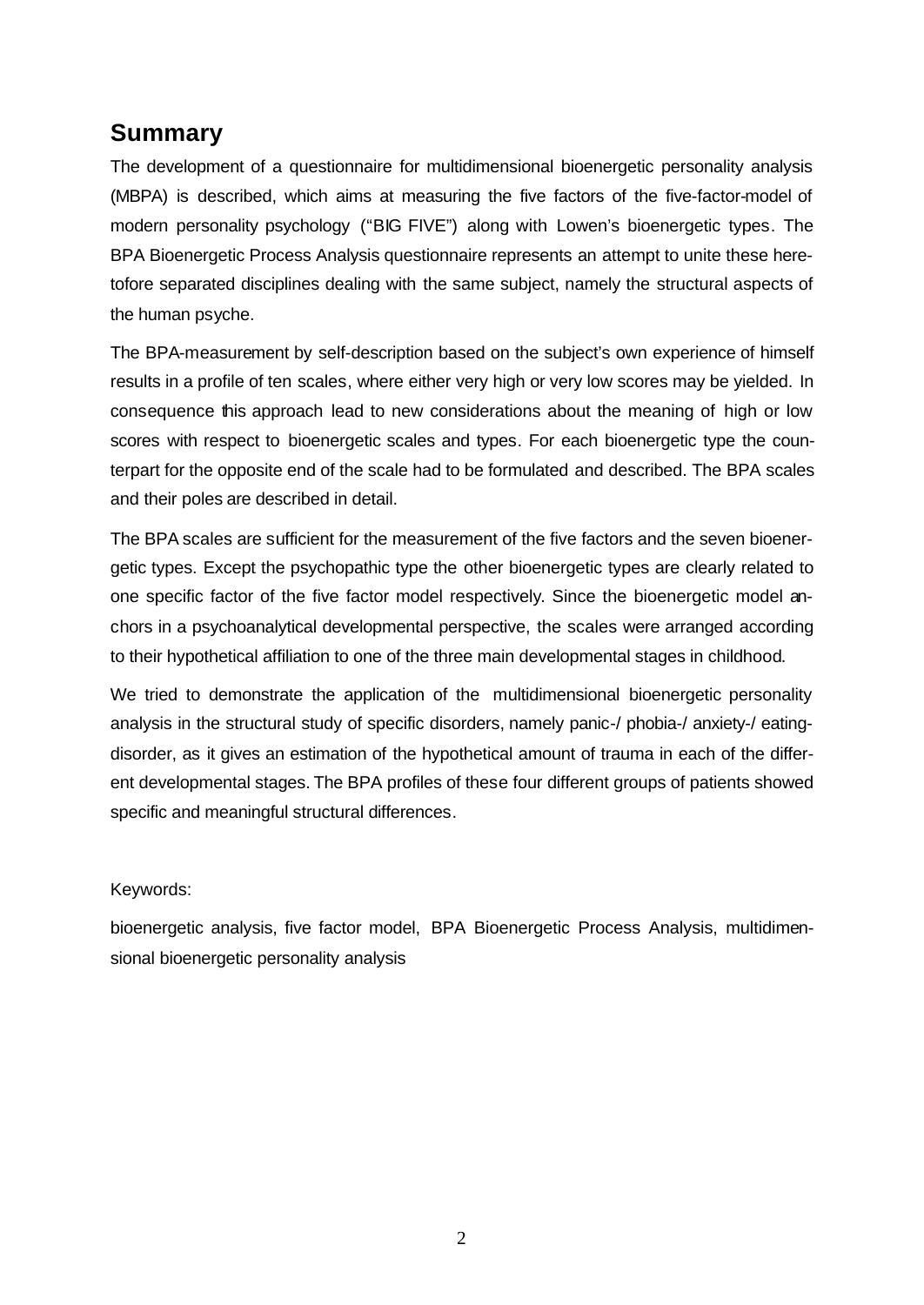# **Zusammenfassung**

Es wird über die Entwicklung eines Fragebogenverfahrens zur mehrdimensionalen bioenergetischen Persönlichkeitsanalyse (MBPA) berichtet. Sie zielt darauf ab, die fünf Faktoren des Fünf-Faktoren-Modells ("Big Five") der Persönlichkeitspsychologie zusammen mit Lowen's bioenergetischen Typen zu erfassen. Diese bisher getrennten Disziplinen beschäftigen sich beide mit demselben Thema, nämlich dem strukturellen Aspekt der menschlichen Psyche. Die BPA Bioenergetische Prozess Analyse stellt einen Versuch dar, zwischen beiden eine Brücke zu bauen und eine Verbindung herzustellen.

Die BPA-Messung von Selbstbeschreibungen, die darauf beruhen, wie der Einzelne sich selbst erfährt, resultiert in einem Profil aus zehn Skalen, in denen sehr hohe oder niedrige Werte erzielt werden können. Konsequenter Weise führte dieser Ansatz zu neuen Betrachtungen über die Bedeutung hoher oder niedriger Werte bei den bioenergetischen Skalen und Typen. Für jeden bioenergetischen Typ musste dessen Gegenpol am anderen Ende der Skala formuliert und beschrieben werden. Die BPA Skalen und ihre Pole werden im einzelnen beschrieben.

Die BPA Skalen reichen zur Erfassung der fünf Faktoren und der sieben bioenergetischen Skalen aus. Außer dem psychopathischen Typ weist jeder der anderen bioenergetischen Typen eindeutige Bezüge zu je einem spezifischen Faktor des Fünf-Faktoren-Modells auf. Da das bioenergetische Modell in einer psychoanalytischen Entwicklungsperspektive wurzelt, wurden die Skalen entsprechend ihrer hypothetischen Zugehörigkeit zu einer der drei hauptsächlichen Entwicklungsphasen der Kindheit angeordnet.

Wir unternahmen den Versuch, die Anwendung der mehrdimensionalen bioenergetischen Persönlichkeitsanalyse beim strukturellen Studium spezifischer Störungen wie Panik-/ Phobie-/ Angst-/ Ess-Störung zu demonstrieren, da sie eine Einschätzung des hypothetischen Anteils an Traumatisierung einer jeden der drei verschiedenen Entwicklungsstadien zur Verfügung stellt. Die Profile dieser vier verschiedenen Patientengruppen zeigten spezifische und sinnvolle strukturelle Unterschiede.

#### Keywords:

Bioenergetische Analyse, Fünf-Faktoren-Modell, BPA Bioenergetische Prozess-Analyse, Mehrdimensionale Bioenergetische Persönlichkeitsanalyse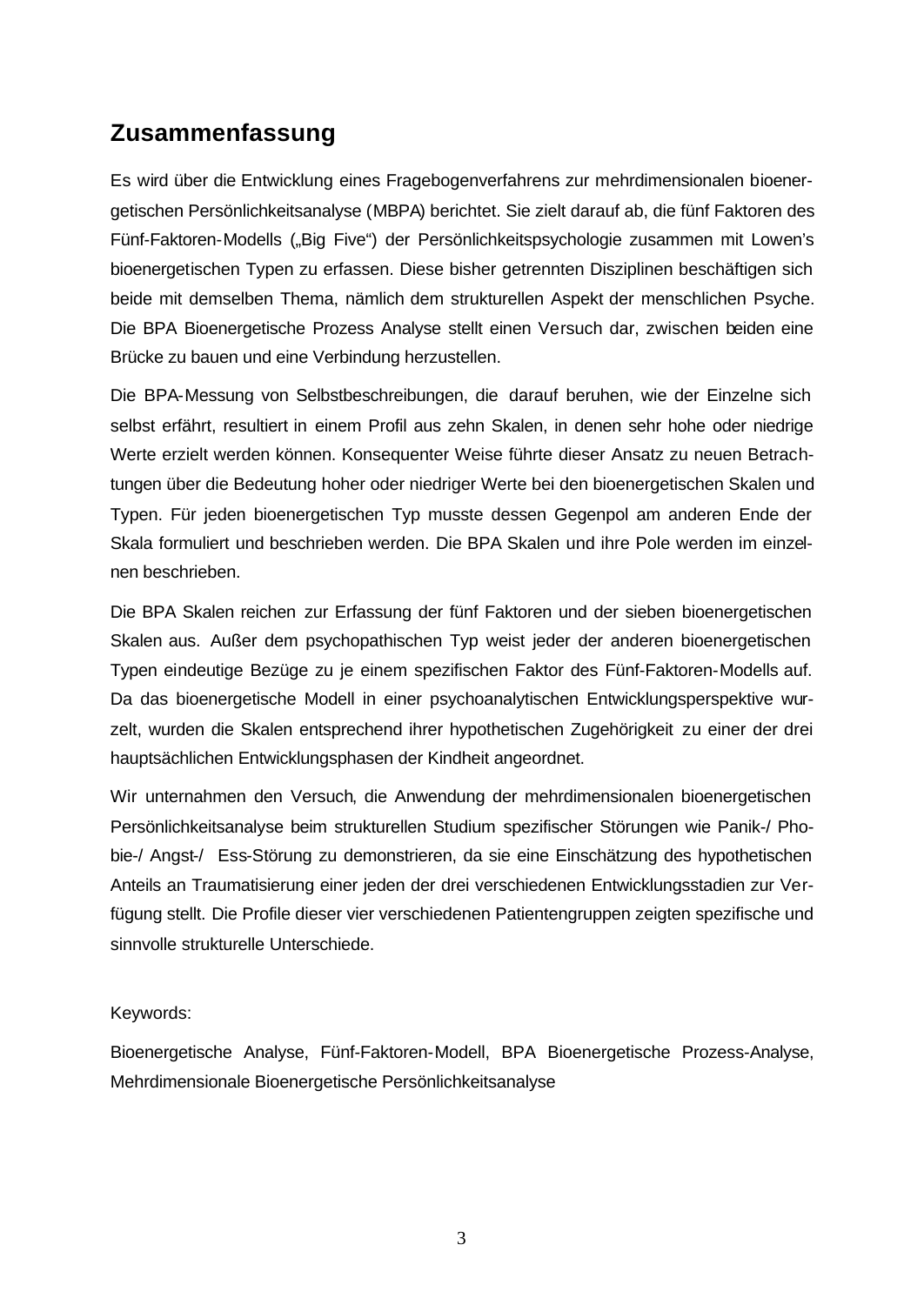### **Introduction**

In an attempt to apply statistical methods of verification to concepts related to Bioenergetic Analysis, this article describes the results of the construction of a questionnaire to estimate the strength of a given character dimension or "type" based on the direct experience of the client himself. This approach enables us to set up an individual profile telling us about the strength of a given bioenergetic character or personality dimension of an individual.

In the construction of the multidimensional bioenergetic questionnaire BPA Bioenergetic Process Analysis (Fehr, 1998), one of our aims was to bridge the gulf between the concept of personality and its dimensions commonly used in personality psychology and the mainly phenomenological approach of Bioenergetic Analysis (Lowen, 1980), which is dominated by clinical and typological deliberations and by "character concepts", whereas personality psychology prefers the use of the term "personality" and is fond of producing lots of scales for the estimation of numerous personality traits. A dimensional concept of personality traits enables a more or less exact measurement of a single personality trait by questionnaires. Personality traits are constructs based on the intercorrelation of a number of items, were the height of the correlation is a statistical expression of the inner (psycho)logical coherence of the items concerned – the inner consictency of the scale – , which in turn is a result of the reactions (answers) of a sufficient number of subjects to the items. Factoranalytical methods allow to order the items in a meaningful way and lead to hypothetical factors of personality. One of the worldwide most recognized concepts of personality is the five-factor-model of personality, of which the "Big Five" (McCrae et al., 1987; Goldberg, 1990; Hofstee et al., 1997) is one example , and there are other competing models with more or less dimensions of personality.

| Dimensions of the Five Factor Model                              |                                                                                           |  |  |  |  |  |  |
|------------------------------------------------------------------|-------------------------------------------------------------------------------------------|--|--|--|--|--|--|
| emotional stability vs. emotional lability<br><b>Neuroticism</b> |                                                                                           |  |  |  |  |  |  |
| <b>Extraversion</b>                                              | extraversion versus introversion                                                          |  |  |  |  |  |  |
| <b>Openness for experience</b>                                   | culture, idealism, unconventional vs. convention, conservatism,<br>persistence, obstinacy |  |  |  |  |  |  |
| <b>Conscientiousness</b>                                         | Conscientiousness, pedantry vs. negligence, unreliability, impul-<br>sive                 |  |  |  |  |  |  |
| <b>Agreeableness</b>                                             | agreeable, passive, obliging, obedient vs. antagonism, opposition,<br>independence        |  |  |  |  |  |  |

Table 1: The typical five factor model

Another advantage of the dimensional approach is the possibility to characterize the strength of a personality trait by determining the position of an individual within a continuum between two extreme poles, e.g. along a continuum between the poles "neuroticism vs. emotional stability". Applying this model to bioenergetic typology would open up a new way to develop the counterparts of the existing types of character. As the mathematical correlation between two answers to two different items of a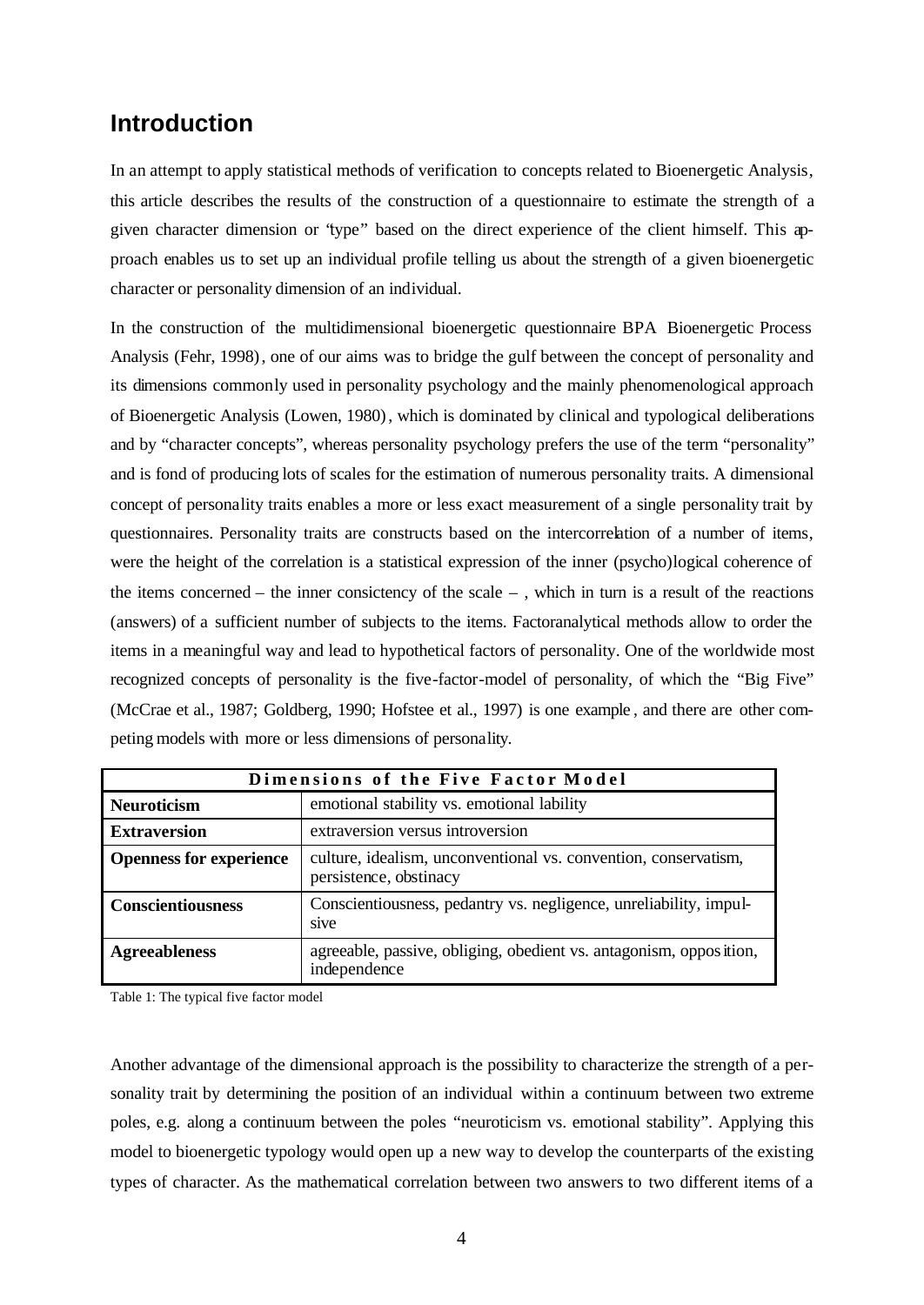questionnaire may be considered to mirror a given relation on the experiential level of the answering individual, these correlations are hypothetically "grounded" in corresponding relations within the psychic realm of the answering person.

We would consider the new possibilities of detailed description, localization and classification of such bioenergetic personality dimensions to be a step towards unification and reconciliation of Bioenergetic Analysis and Personality Psychology.

#### **Method**

We used a sample of 216 Ss (mainly patients of our psychological practice) comprising all questionnaires we had at that time. That means, the data may be roughly representative for clients of a psychological practice. We examined 86 items, which were the left-overs of a original set of 144 items derived from the description of typical bioenergetic characteristics according to Lowen. These items were filtered in several stages of statistically guided selection aiming to increase the consistency of the scales. Every next stage yielded a reduced itempool, which had to be administered for a certain time till enough material for the statistic procedures of the following stage was gained. This took several years. During these years, all clients were in psychotherapeutic treatment based (among other therapeutical approaches) on bioenergetic analysis.

The final set of questions comprised 86 items and was sufficient for a reliable measure of Lowen's character types (schizoid, oral, psychopathic, masochistic, rigid – phallic and hysterical) plus the five basic dimensions of personality psychology. We computed multiple factoranalytical solutions with different numbers of factors (principal components analysis with varimax-rotation) to analyse the relation between the two models of personality more deeply.

In the following paragraphs we first describe the factors and typological scales in detail. We then applicate a developmental perspective to our data base and we try analyse some frequently made diagnoses from this point of view. In a last step we give a more detailed description of the two extreme poles of each of the ten scales of the multidimensional bioenergetic personality analysis.

## **Description of factors and scales**

Our original aim was the selection of those questions, which were most appropriate to cover the bioenergetic typology; the additionally measured five factors therefore accounted for only 28% of the total variance. (Some more details are given in Fehr [2000]).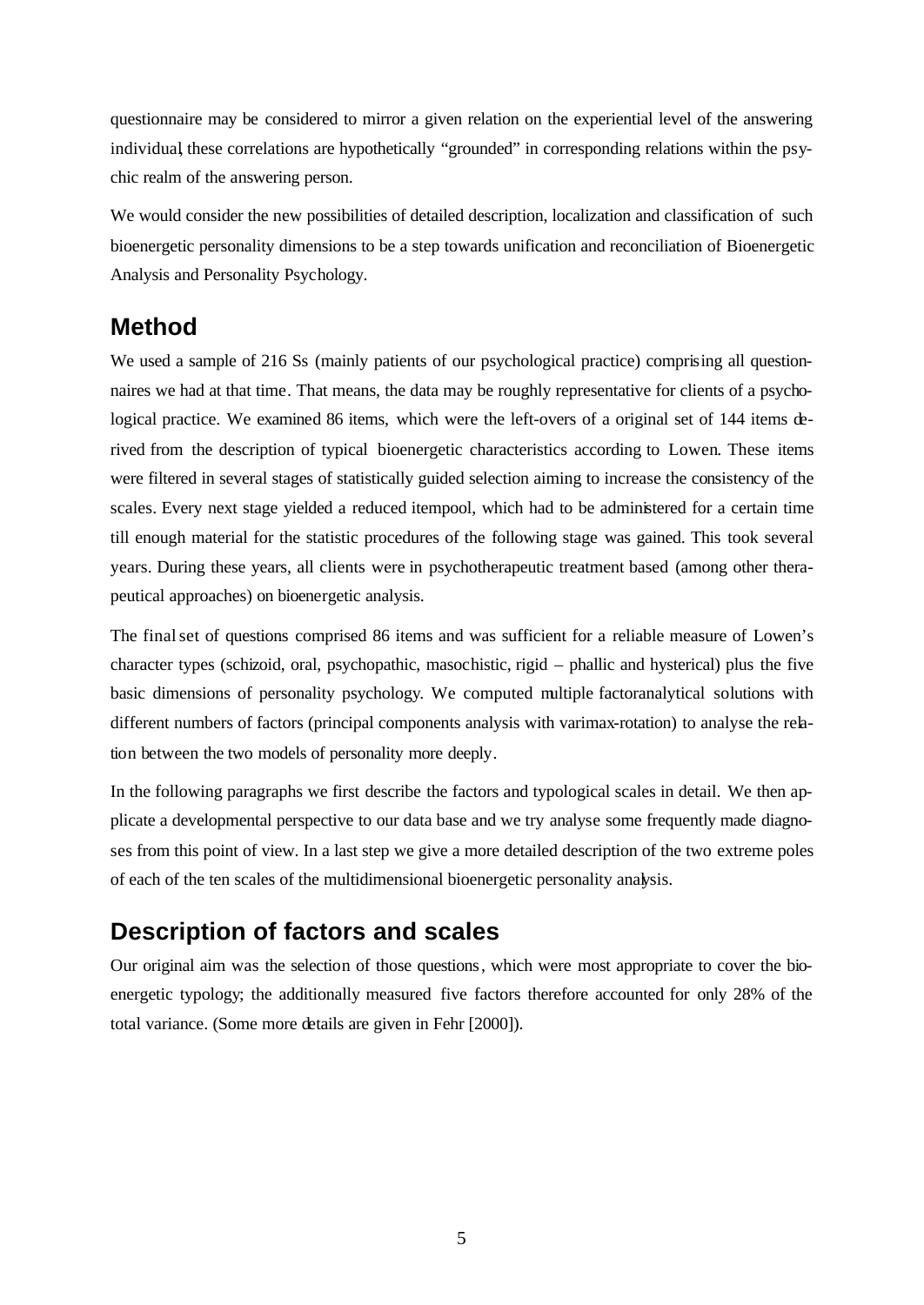| fac-<br>tor | variance % | Description of the five factor version of the BPA                                                                                                                                                                              |
|-------------|------------|--------------------------------------------------------------------------------------------------------------------------------------------------------------------------------------------------------------------------------|
| 1           | 9.38       | Emotional stability vs. insufficiency, neuroticism ("emotional stability - neuroticism")                                                                                                                                       |
| 2           | 4.86       | Antagonism, rigidity vs. altruistic – tolerant – agreeable (selfless, compliant, with-<br>drawn) social behaviour ("antagonism - agreeableness")                                                                               |
| 3           | 3.71       | Conscientiousness, pedantry vs. negligence, unreliability, daring, reckless ("conscien-<br>tiousness - undirectedness")                                                                                                        |
| 4           | 4.57       | Sociability vs. inhibition, withdrawal, introversion ("Extraversion - Introversion")                                                                                                                                           |
| 5           | 5.02       | Need for recognition, ambition, flexibility, culture, intellectual interest vs. masochistic<br>feeling of inferiority, servility, immobility, persistence, conservatism, obstinacy, leth-<br>argy, playing the role of victim. |

Table 2: The five factor – version of the Bioenergetic Process Analysis BPA

The bioenergetic characters could be found within the five factors: Factor 1 (*neuroticism* vs. *emotional stability*) represents at its neurotic pole high schizoid and oral values, whereas the high psychopathic values were associated with the emotional stable pole of *neuroticism*. Factor 2 (*antagonism* vs. *agreeableness*) is rather close to Lowen's concept of *rigidity*. Factor 5 (*need for recognition* [which is the BPA's version of *openness to experience*], mental flexibility/agility, ambitious vs. [feelings of] *inferiority, persistency, conventionalism*) represents Lowen's masochistic structure at its conformistic / inferior-feelings - pole. The *psychopathic* scale correlates with the ambitious / mental agile pole of factor 5 (*need for recognition, ambition* vs. *masocistic inferiority, persistency, conventionalism*) and this correlation is stronger than that with *neuroticism* (factor 1) Additionally the *psychopathic* scale correlates with the scales / factors *conscientiousness* and *extraversion*. In contrast to the other bioenergetic types of the BPA, the factoranalytical representation of the psychopathic character is the least coherent one in the realm of the five dimensions of personality compared to the other bioenergetic scales. The *psychopathic* scale is mixed up of different factors (*neuroticism*, *ambition/need for recognition*, *conscientiousness* and *extraversion*) instead. Clusteranalyses, however, showed perfect unification of all psychopathic items in a single cluster.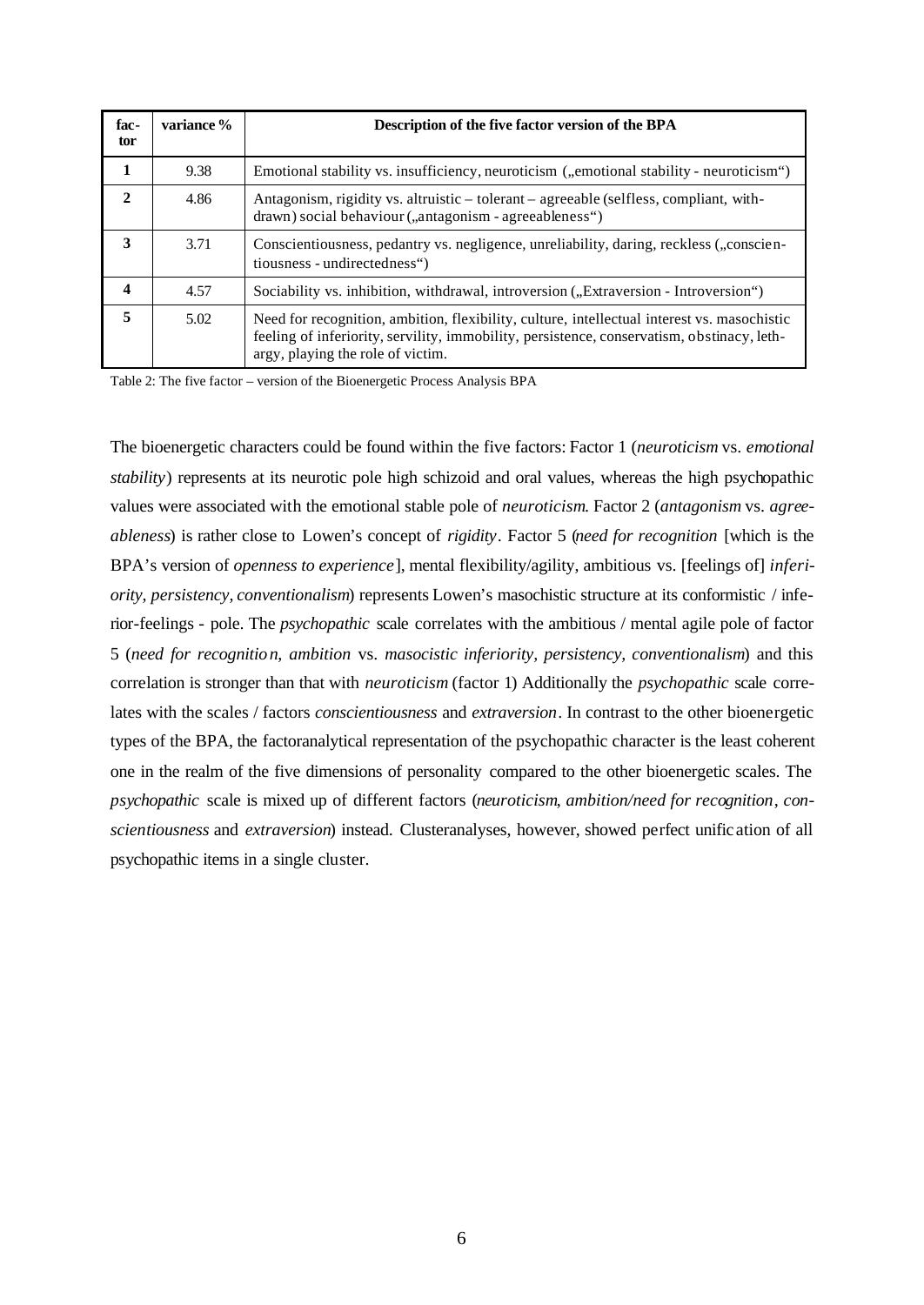| <b>BPA-scales</b><br>(Big Five cursive) | ?  | $r_{tt}$<br>(short)<br>$(n=45)$ | $r_{tt}$<br>(long)<br>$(n=48)$ | 1     | $\mathbf{2}$ | 3     | 4     | 5     | 6     | $\overline{7}$ | 8  | 9  |
|-----------------------------------------|----|---------------------------------|--------------------------------|-------|--------------|-------|-------|-------|-------|----------------|----|----|
| neuroticism                             | 87 | 82                              | 54                             |       |              |       |       |       |       |                |    |    |
| schizoid                                | 77 | 80                              | 69                             | 78    |              |       |       |       |       |                |    |    |
| oral                                    | 82 | 82                              | 48                             | 90    | 66           |       |       |       |       |                |    |    |
| psychopathic                            | 72 | 72                              | 43                             | $-57$ | $-52$        | $-59$ |       |       |       |                |    |    |
| persistence, maso-<br>chistic           | 77 | 53                              | 60                             | 55    | 59           | 53    | $-64$ |       |       |                |    |    |
| conscientiousness                       | 71 | 76                              | 70                             | $-36$ | $-37$        | $-33$ | 65    | $-43$ |       |                |    |    |
| extraversion                            | 70 | 76                              | 72                             | $-28$ | $-29$        | $-30$ | 66    | $-40$ | 07    |                |    |    |
| antagonism, rigidity                    | 77 | 87                              | 72                             | 29    | 24           | 25    | 01    | 12    | $-39$ | 34             |    |    |
| phallic                                 | 68 | 82                              | 69                             | 20    | 16           | 19    | 21    | $-06$ | $-12$ | 47             | 65 |    |
| hysterical                              | 67 | 77                              | 64                             | 61    | 44           | 52    | -32   | 39    | -44   | 02             | 74 | 46 |

Table 3: The BPA-Scales: Cronbach's **a** for scale consistency; retest correlations  $r_{tt}$  short-time (3 months) and long time (10 months); interkorrelations of the scales grouped according their specific developmental phase (neuroticism  $= 1$ ; schizoid  $= 2$ ; oral = 3; psychopathic = 4; masochistic = 5; conscientious = 6; extraversion = 7; rigidity/antagonism = 8; phallic = 9); bold = significant.

One critical point in bioenergetic analysis as it is formulated today is the lack of two basic personality (or character-) dimensions of the five factor model, namely c*onscientiousness* and *extraversion*, which are not adequately dealt with in Lowen's model of personality. Both are only hidden and indirectly contained in contemporary Bioenergetic Analysis. We found a tendency to *withdraw* with masochistic, oral and schizoid patients and an *extraverted* tendency with psychopathic, rigid and pha llic clients. Tendencies of *negligence* (factor *conscientiousness*) were found with hysterical, masochistic , rigid, schizoid and oral patients and to hightened *conscientiousness* with psychopathic patients.

Based on the commonly used statistical procedures ten scales were developed. The data concerning inner consictency (Cronbach's Alpha), reliability (Test-Retest short-time = 3 months, long-time = 10 months) are given in table 3. The validity was determined by separately performed rating procedures of each single individual during the stages of test construction, which stretched over a period of several years, *and* by parallel testing with the Freiburger Personality Inventory (FPI) (Fahrenberg & Selg, 1970, 1989), one of the traditionally frequently used German questionnaires. Five scales represent the equivalents to the five factor tests (e.g. Big Five, NEO-FFI, NEO-PI-R) on the one hand and Lowen's bioenergetic types on the other (schizoid, oral, psychopathic, masochistic , rigid – phallic, hysterical).

We attempted to arrange the scales by integrating the different aspects – developmental stages, fivefactor-model, psychodynamic typology – and by creating a psychologically meaningful sequence of scales. The order should reflect the timely sequence of the developmental phases in childhood on the one hand and the statistical relations between the scales on the other. The direction of the scales had to be adjusted according to the correlations as far as this was reasonably possible. Thus a synthesis of the two concepts of the five-factor-model and Lowen's typology could be created. The scale order was generally confirmed by clusteranalysis (minimum variance [Ward, 1963], squared Euklidean dis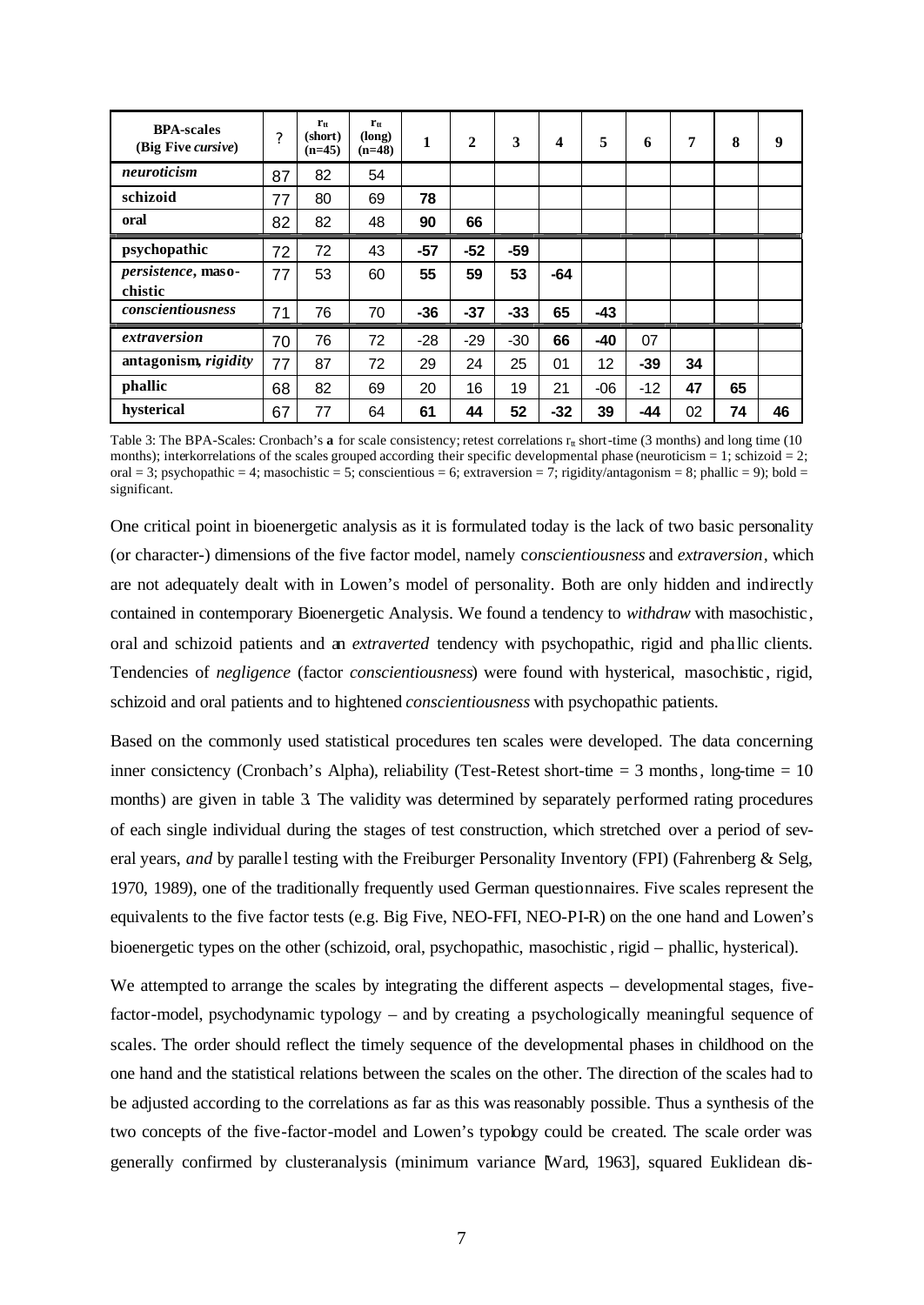tances), though unexpectedly *extraversion* was found combined with *psychopathic*, *masochistic* and *conscientious* in the same cluster.

| sca-<br>le                                              | scale<br>"Big Five"-factors<br>cursive                                                                                     | scale<br>"Big Five"-factors<br>cursive                                                                                             | stage                             | age         | factor       |
|---------------------------------------------------------|----------------------------------------------------------------------------------------------------------------------------|------------------------------------------------------------------------------------------------------------------------------------|-----------------------------------|-------------|--------------|
| $\mathbf{1}$<br>$\mathbf{2}$<br>$\overline{\mathbf{3}}$ | neuroticism<br>schizoid<br>oral                                                                                            | emotional stability<br>compensated schizoid,<br>pseudo-integrated<br>compensated oral,<br>pseudo-autonomous                        | <b>Sensory</b><br>attac hment     | 1. Lj.      |              |
| $\overline{\mathbf{4}}$<br>5<br>6                       | powerlessness, help-<br>lessness<br>masochistic,<br>conservatism, persis-<br>tence<br>Negligence, careless-<br>ness        | psychopathic<br>need for recognition,<br>ambition, flexibility,<br>openness for experience<br>conscientiousness, ped-<br>antry     | Sensori-<br>motor-<br>autonomy    | 2./3.Lj.    | 3            |
| $\overline{7}$<br>8<br>9<br>10                          | <i>introversion</i><br>agreeableness, altruism<br>compliance, confor-<br>mance<br>modesty, emotional<br>reserve, soberness | extraversion<br>antagonism, rigidity<br>aggressive rivalry (phal-<br>lic)<br>dramatic; emotional<br>exaggeration (hysteri-<br>cal) | Intracorti-<br>cal-<br>initiative | 4. - 6. Lj. | $\mathbf{2}$ |

Table 4: The ten scales of the multidimensional BPA approach and the direction of their poles.

# **BPA and the main developmental stages: 2nd order factors**

Factoranalysis of the ten BPA-scales exhibited three  $2<sup>nd</sup>$  order factors, which can be assorted to the three stages of development in childhood postulated by Millon (1981, 1990), which correspond to the three main developmental periods in psychoanalysis.

According to Millon, the *sensory-attachment-stage* lies between birth and 18<sup>th</sup> month of age. Main theme is an undisturbed relation between parents and child with a balance between over- and understimulation and the risk of imbalance in the field of interpersonal dependency and autonomy.

The *sensorimotor-autonomy stage* lies between the  $12<sup>th</sup>$  month and the  $6<sup>th</sup>$  year of age. It is determined by the transition from grossmotor to finemotor regulation. Lack of challenge and stimulation foster a lack of curiosity of behavior and to insufficient mobility of psyche and body with the result of increased insecurity, passivity and servility. Pushed in excess or too much letting go increase the tendency of excessive self-representation and social deviance.

The intracortical-initiative stage of the age of 4 up to adolescence is the time of a stronger growth of higher cortical functions. Lack of challenge in this phase can hamper the development of own goals in one's life and cause a lack of discipline or increased impulsiveness. Too much challenge or too much letting go hinder the development of spontaneity, flexibility and creativity and favour a more rigid, selflimiting pattern of personality.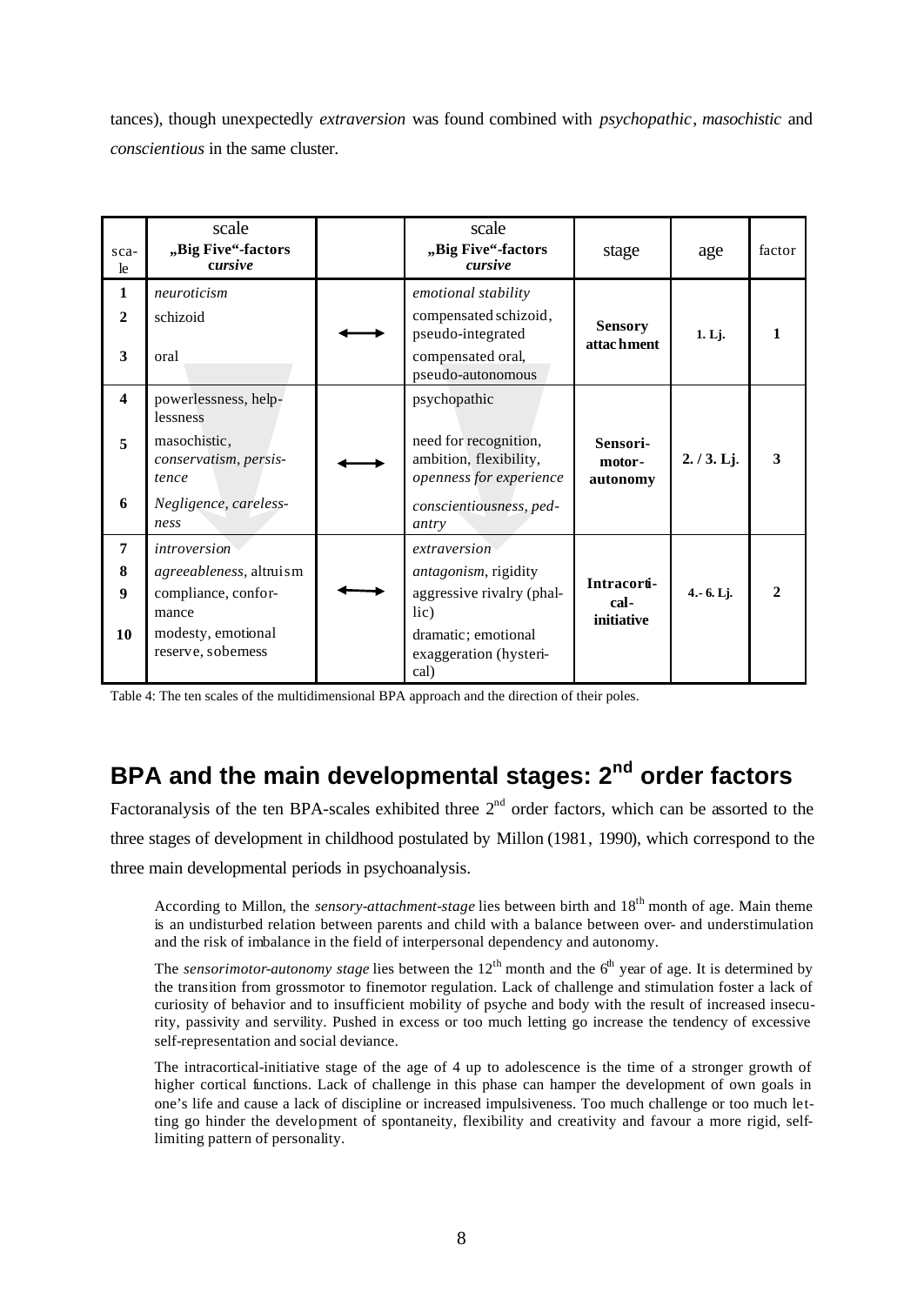The first three BPA-scales (*neuroticism*, *schizoid*, *oral*), show the highest factor loadings on  $2^{nd}$ -order - factor 1 corresponding to the developmental stage of *sensory attachment* pertaining to the first year (approx. 12 – 18 months) of life. The next three BPA-scales (*psychopathic* , *masochistic* and *conscien*tious) load highest on the 2<sup>nd</sup>-order - factor 2 corresponding to the stage of *sensorimotor autonomy* pertaining approximately to the second and third year of age. The last four scales of the BPA (*extra*verted, antagonistic/rigid, phallic, hysterical) exhibits the highest loadings on 2<sup>nd</sup>-order - factor 3 corresponding to the *intracortical-initiative* stage of the age of four to six years.

|               | <b>BPA:</b>       | $2^{nd}$<br>order factors |                             |
|---------------|-------------------|---------------------------|-----------------------------|
|               |                   | 3                         | $\mathcal{D}_{\mathcal{L}}$ |
| scales        | sensory           | sensorimotor-             | <i>intracortical-</i>       |
|               | <i>attachment</i> | autonomy                  | initiative                  |
|               | ca. 1. Lj.        | ca. 2.-3. Lj.             | ca.4.-6. Lj                 |
| neuroticism   | 95                | 14                        | 13                          |
| schizoid      | 91                | 13                        | 10                          |
| oral          | 80                | 25                        | 05                          |
| psychopathic  | $-53$             | $-71$                     | 32                          |
| masochistic   | 55                | 55                        | $-18$                       |
| conscientious | $-13$             | $-90$                     | $-26$                       |
| extraverted   | $-41$             | $-26$                     | 70                          |
| antagonistic  | 11                | 25                        | 88                          |
| phallic       | 13                | $-14$                     | 86                          |
| hysteric al   | 50                | 32                        | 63                          |

Table 5: Factor loadings of the BPA – scales on the  $2<sup>nd</sup>$ -order - factors

#### **Analysis of the development related structure of symptoms**

As with every questionnaire, the Bioenergetic Process Analysis too allows to create group profiles for patients with specific symptoms and diagnoses. Those profiles provide a deeper insight into the structure of the problem applying bioenergetical perspectives as well as those pertaining to personality psychology. On the other hand the individual profile may be helpful in the process of clarification of diagnosis.

The following diagram exhibits a simplified, i.e. monopolar representation of typical symptom profiles for patients with an anxiety-, panic-, phobia- or eating – disorder. Our interpretations are based on those scales, which exhibit significant differences ( $p < .05$ ) to the norm values of the sample-total.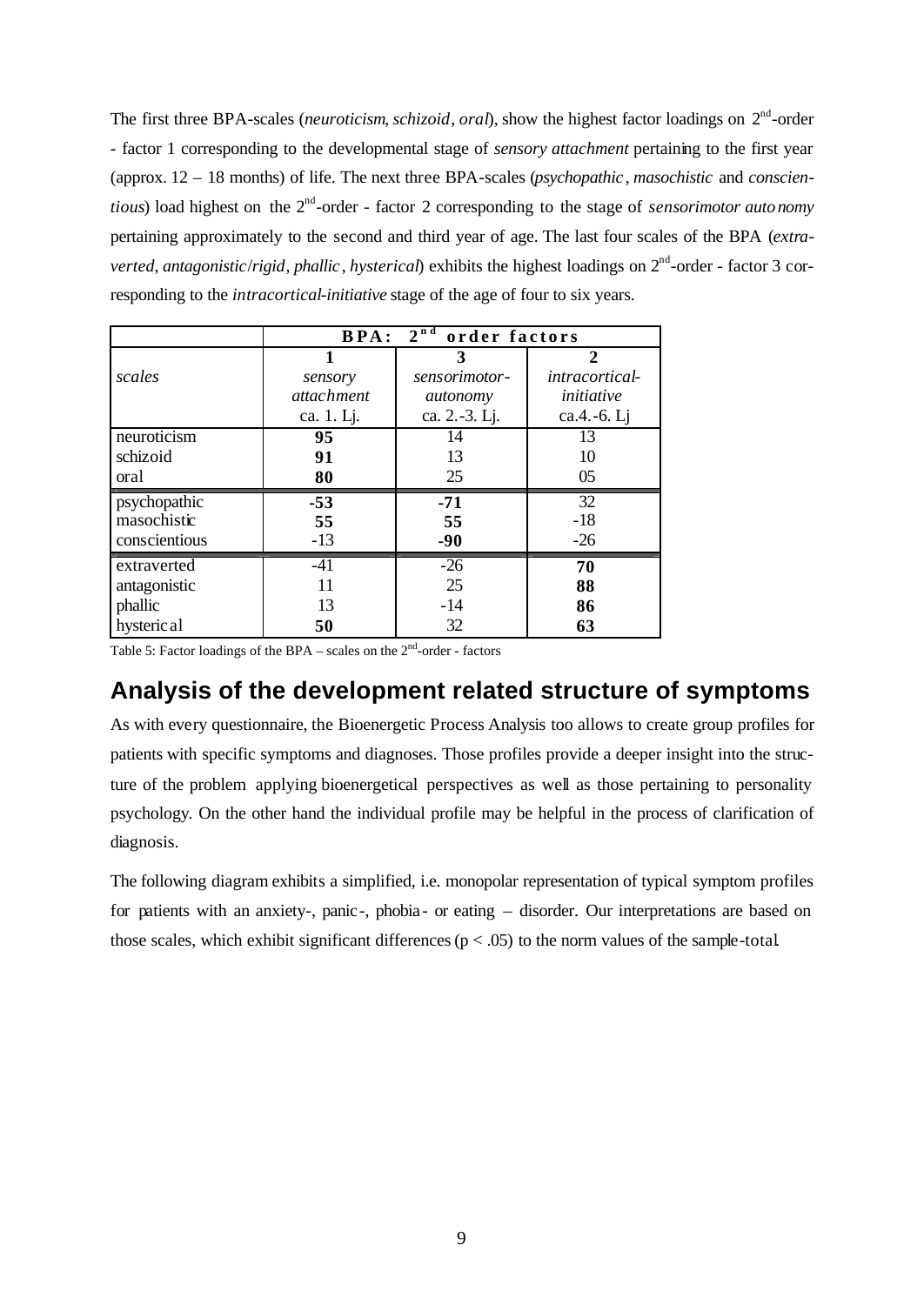The values of a subsample of patients with anxiety-, panic-, phobia- and eating – disorder in the second-order factors  $1 - 3$  are also given; they show the statistically estimated amount of traumatization in each of the three basic developmental stages, arranged from the top downwards.



Table 6: Simplified BPA profiles of different symptoms: Mean values of patients with anxiety ( $n = 34$ ), panic ( $n = 20$ ), phobia (n = 13) and eating disorders (n = 20). The *psychopathic* scale is inverted: less psychopathic characteristic (= more powerlessness / helpnessless) means stronger deviance to the right side of the diagram.

Thirty four Patients suffering from anxiety disorder exhibit typically heightened values in  $2<sup>nd</sup>$  order factor 1 – pointing to the first year of life – and in the *neuroticism* and *oral* scales. In addition they show a significant tendency to withdraw from social contact (reduced *extraversion*).

In contrast, panic disorder (20 patients) seems to be characterized by even higher values in the aforesaid scales and additionally by hightened schizoid values. Above that the  $2<sup>nd</sup>$  order factor 2 (4th to 6th year), especially the hysterical scale, exhibit significantly increased values, which means that *antagonism*/*rigidity* plays a significant role with panic patients: The "show" is intended to provocate and draw other's attention, love and care to oneself.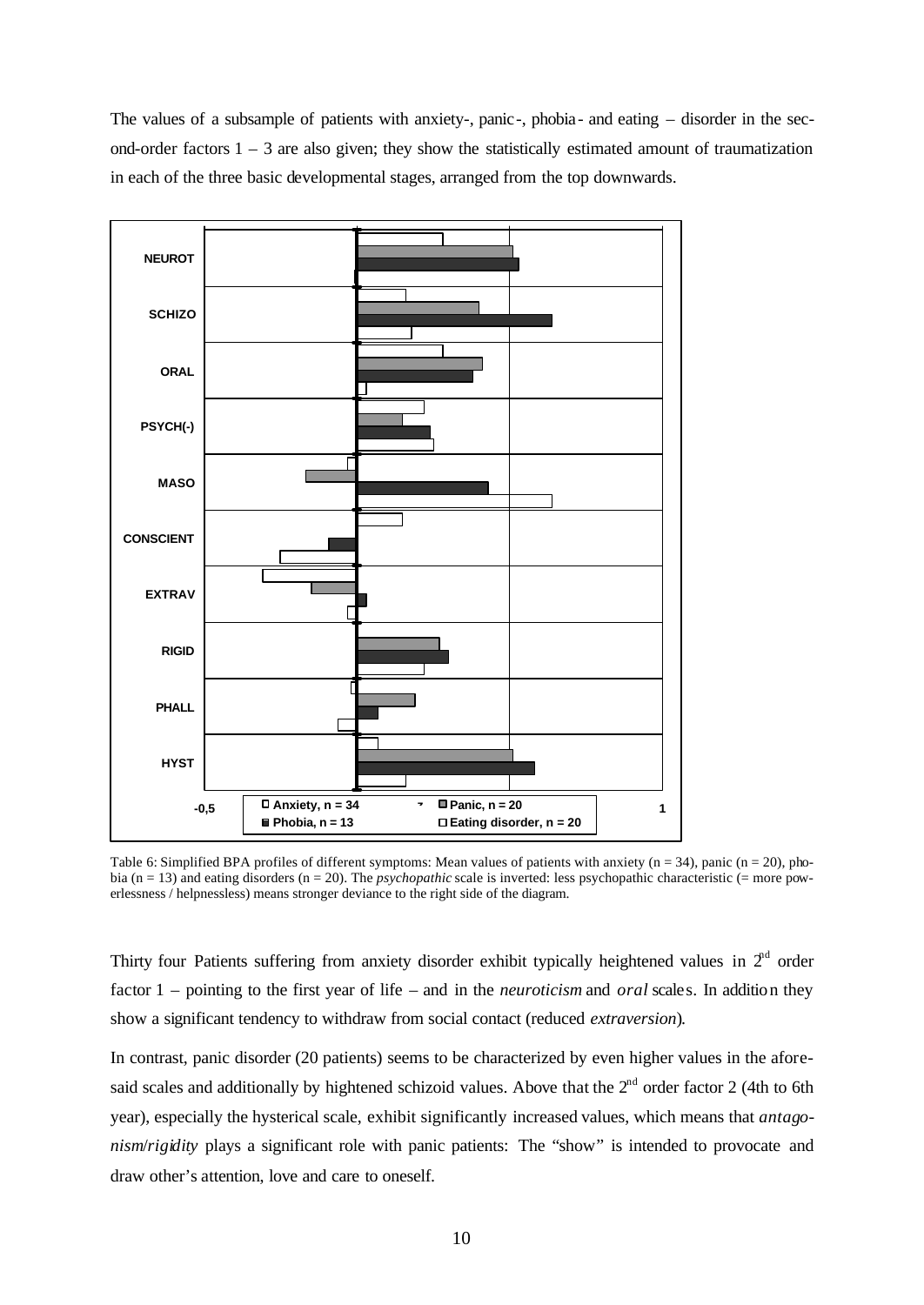

Table 7: Values of of patients with anxiety  $(n = 34)$ , panic  $(n = 20)$ , phobia  $(n = 13)$  and eating disorders  $(n = 20)$  in the second-order factor 1 (corresponding to the  $\sim 1^{st}$  year of life), 2 (corresponding to the  $\sim 2^{nd}$  and  $3^{rd}$  year of life), and 3 (corresponding to the  $\sim 4^{th}$  to 6<sup>th</sup> year of life).

Compared to the anxiety and panic groups the schizoid theme is dominating with the phobic patients (13 patients), and the values of the *neuroticism* and *oral* scales are similar to those of the panic group. The schizoid accentuation points to basic feelings of insecurity, to separation of body, feeling and outer reality, to partial desintegration of personality and to self-fragmentation (the typical "fear of falling apart", Diamond, 1987). In the second developmental stage  $(2 – 3$  years,  $2<sup>nd</sup>$  order factor 3) the *masochistic* pole is significantly pronounced in the BPA, pointing out that the typical masochistic theme of feeling inferior and playing the role of victim is also part of phobia. Among the scales of the third developmental stage the hysterical value is significantly increased, pointing to a stronger tendency to crave for attention by impressive manoeuvres towards the outward world. Comparing the values of the three stages ( $2<sup>nd</sup>$  order factors 1 to 3) only, one would argue, that among the three stages the pathologic influence during the first year of life is predominating in phobia.

Patients with eating disorder (20 patients) exhibit the strongest difference from the average of the sample-total in the masochistic scale. These Patients tend more towards the masochistic - conservative, immobile, persistent and inferior – pole. The second stage of development  $(2<sup>nd</sup>$  order factor 3) shows clearly the maximum difference compared to the norm and one of the main themes of this developmental stage is to learn adequate balance within the realm of eating and defaecation. Later in their life these patients have problems to tune themselves to a moderate measure and the result may be restrained eating or overeating or similar symptoms of imbalance.

#### **Character types in the mirror of dimensional perspective**

The construction of five-factor-questionnaires up to date focused on comprehending the five personality dimensions generally, thereby initially postponing clinical aspects. In their comprehensive reader dealing with personality disorders from a five factor perspective, Costa and Widiger (1993) for the first time deal extensively with the application of the five factor model to the traditional clinical concepts of personality disorders.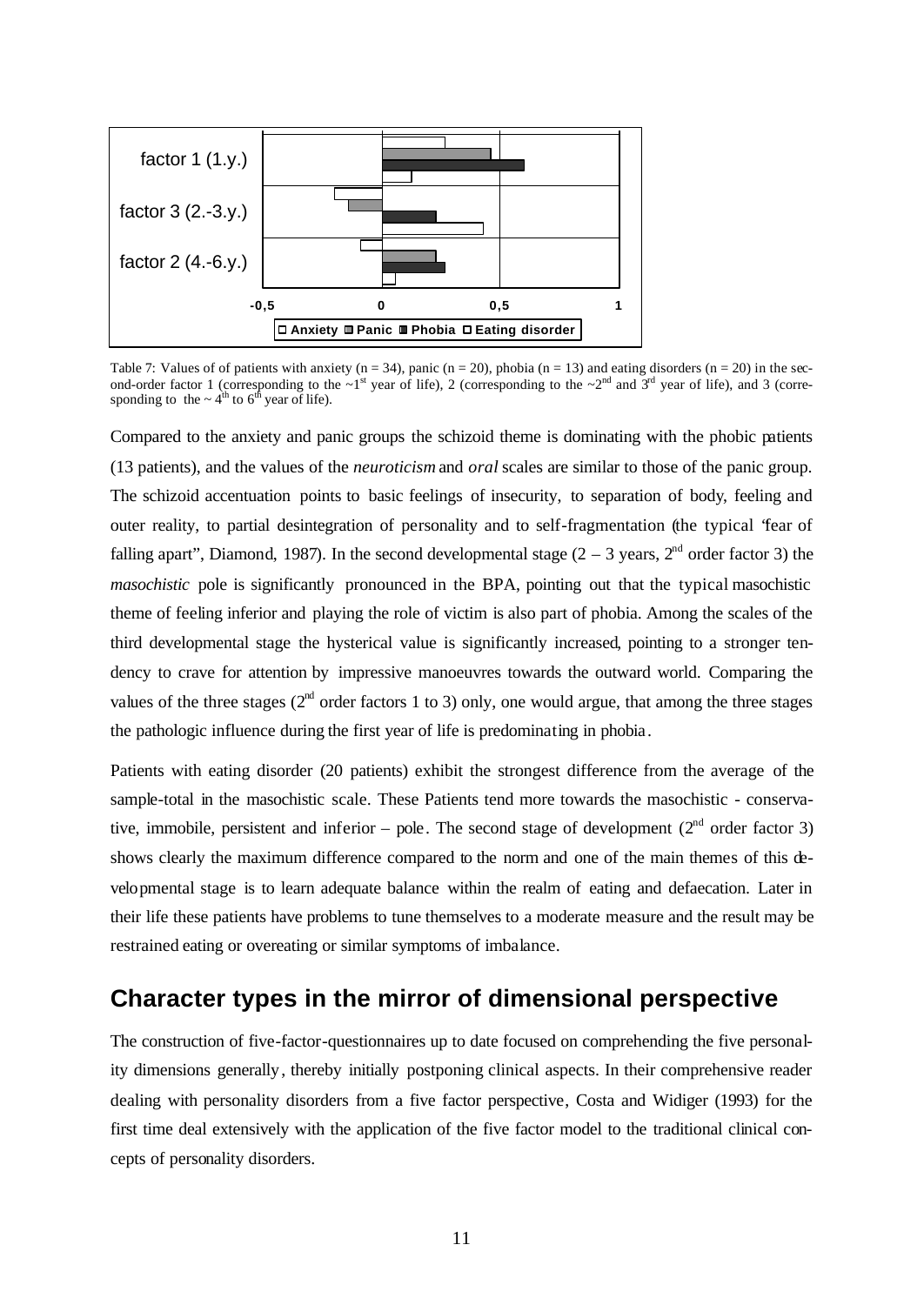Lowens personality typology is adjacent to the concept of personality disorders, but it is not identical. The concepts of the bioenergetic types as they are used today bridge the gulf between the populationaverage of "normality" and the extreme of "personality disorder". Nevertheless, five factor questionnaires specific to the clinical or psychotherapeutic realm are still missing today and the BPA was designed to fill this gap.

The preselection stages of development of the BPA lasted several years. During this procedure 58 of the initial 144 items had to be excluded because of lack of validity). The remaining sets of items for the different bioenergetic scales were not always what would have been expected from "common bioenergetical analytical thinking". On the other hand test construction usually provides a more differentiated insight into the features of the subject investigated.

It has to be kept in mind that the following descriptions of the poles of the bioenergetic scales are a result of a step-by-step procedure which began with the formulation of items following closely Lowen's own descriptions. Verification of the usefulness and validity of single items for a scale was in the early stages determined predominantly by consistency analysis, trying to increase the coefficient of consistency (Cronbach's Alpha). The other method during these stages was the practical application of the thus constructed scales within bioenergetical analysis in current therapy in combination with external therapeutical ratings. Factoranalysis was performed as last step.

An analysis of the final form of the questionnaire showed that extreme values on either end of a scale indicated bioenergetic imbalances in the specific personality dimension / character type. For example an strong imbalance in the schizoid scale – a very high or a very low score – mostly was due to a traumatic influence in a very early developmental stage. Thus one side of a scale signifies the overt bioenergetic status – here for example a high schizoid value – and the other side the "hidden" bioenergetic status: compensation and / or suppression of a schizoid trait or trauma – here for example an extreme low schizoid value. One method of estimation of the amount of success of psychotherapy is the extent to which the imbalance of the values is reduced and how far the values approach the average of the sample total.

The following descriptions are based on our data, which are detailed in chapters 3 (Validity) and 4 (Description of Scales) in the BPA-manual.

High scores in the *neuroticism*–scale of the BPA indicate feelings of subjective insufficiency and deficiency. These patients express intensive suffering. The scale contains both schizoid and oral items (see down below) plus some psychosomatic (somatoform and hysterical) symptoms (i. e. strong responsiveness of the body and autonomic nervous system to emotions and stress). Patients are afraid of being alone, they describe feelings of indifference, inner emptyness, they feel depressed and unhappy, full of doubts, worried, deplaced and unwelcome, they suffer from feeling cramped or from palpitation of heart and other somatic symptoms.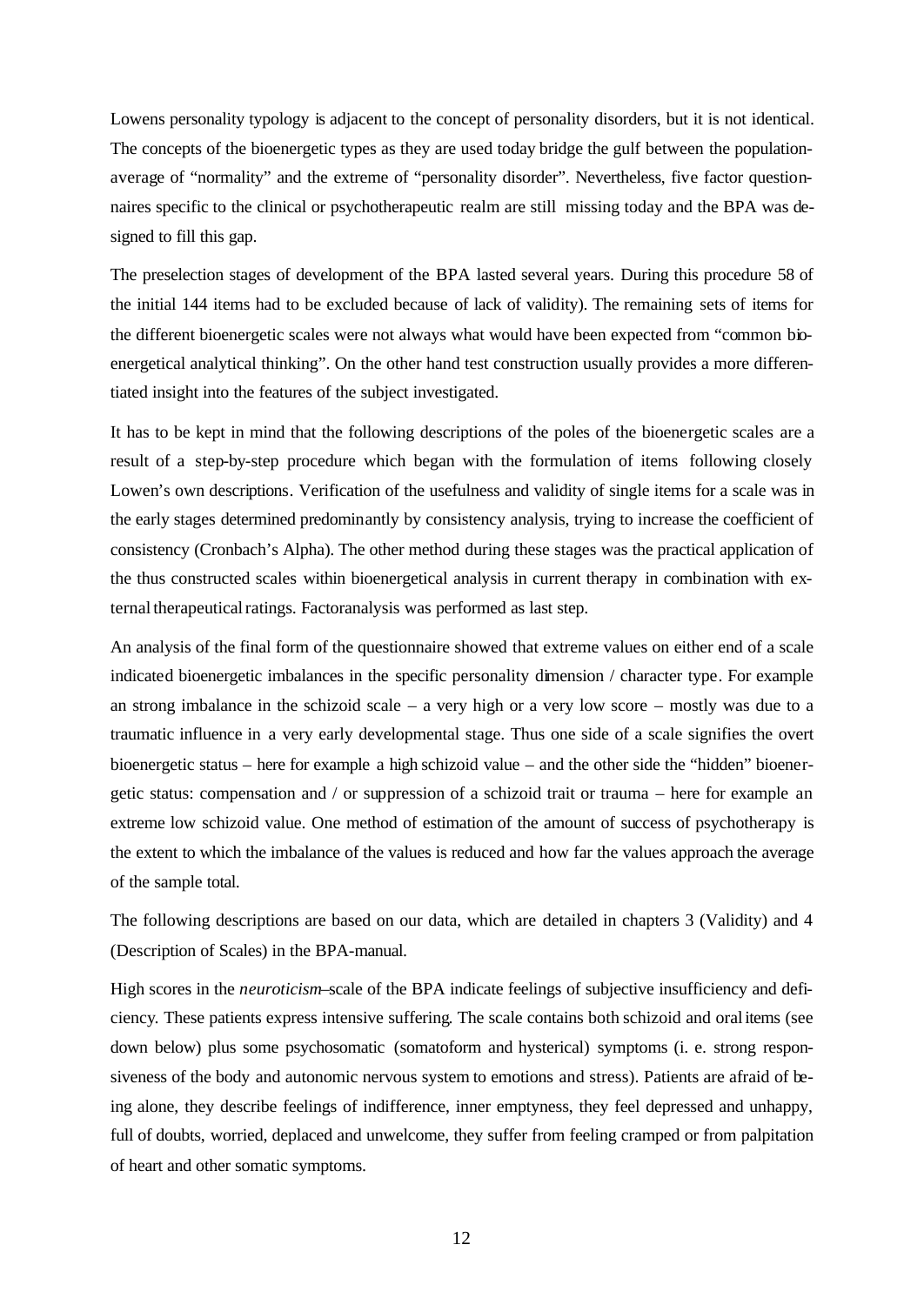Very low scores in the BPA neuroticism-scale signifies *emotional stability* in the sense of (pseudo-) resilience and (pseudo-) power of resistance. The patients deny most of the negative items concerning their well-being. This is an indication of increased robustness and sense of reality (compensated schizoid, see down below), an increased independence and autonomy (compensated oral) and beyond the meaning of the schizoid and oral items an increased psychosomatic (pseudo-) stability. The typical symptoms of these patients differ from those exhibiting high scores: They tend to suffer from effects of overwork and physical strain (e. g. back pain), which are not so directly linked to the vegetative system, but to the overestimation of one's own capacity and to the negation of their body signals. These patients have little access to their deeper emotional states and they rarely engage deeply in emotional intimacy, they were experienced by their close friends as emotionally rather limited accessible, often more isolated or shielded. They convey an image of toughness and hardiness instead and they use to feel like that themselves. They regularly convey an image of independence and autonomy.

The *schizoid pole* of the BPA is characterized by feelings of isolation, sensitiveness, listlessness, unresponsiveness. The patients are worried, often feel rejected, disliked, refused, out of place, unwelcome; patients complain of separation between thinking and feeling, between heart and mind, between themselves and the surrounding reality, they have difficulties to feel their body, they suffer from cold hands and feet and have "problems to follow their heart". They are tossed about by deep doubts about their way of life, they often feel depressed, they have nightmares, they had anxiety attacks in childhood or youth, they may experience strange thoughts, feelings and sensations. These patients are mostly very sensitive, they have problems to come into contact with their body and / or their emotions, they suffer from their social isolation and hardly find access to their personal conflicts. They sometimes have strange experiences, they feel generally uncomfortable and weird, strange or inappropriate. Unpredictable aggression may burst open in rare cases.

The opposite pole to the BPA-*schizoid* pole (*compensated schizoid*) may be described as *pseudointegrated* or *pseudo-realistic*. Patients scoring very low on the schizoid scale exhibit a strong attitude of robustness and reality-contact. They like to call themselves "realists". The truth behind is negation and compensation of a strongly hightened sensitivity and a hidden fear of disintegration, which are typical schizoid traits. These patients strongly deny feelings of undesirability and feelings to be out of place. They deny feeling rejected, refused and disliked by others, they deny problems of feeling their body and difficulties to follow their heart, they deny feeling depressed, they deny any doubts of their way of living. Repeated negation of most of the schizoid items in our study could be shown to be mainly due to repression and / or compensation concerning the addressed fields of experience. It is mainly this mechanism that enables the patient to sustain an stable and seemingly solid contact with the surrounding reality without falling victim to the menacing schizoid feeling underneath.

The *oral pole* of the BPA is characterized by anxiety, patients are afraid of being alone or abandoned, they experience feelings of inner emptyness, they feel depressed, unhappy and easily fatigued and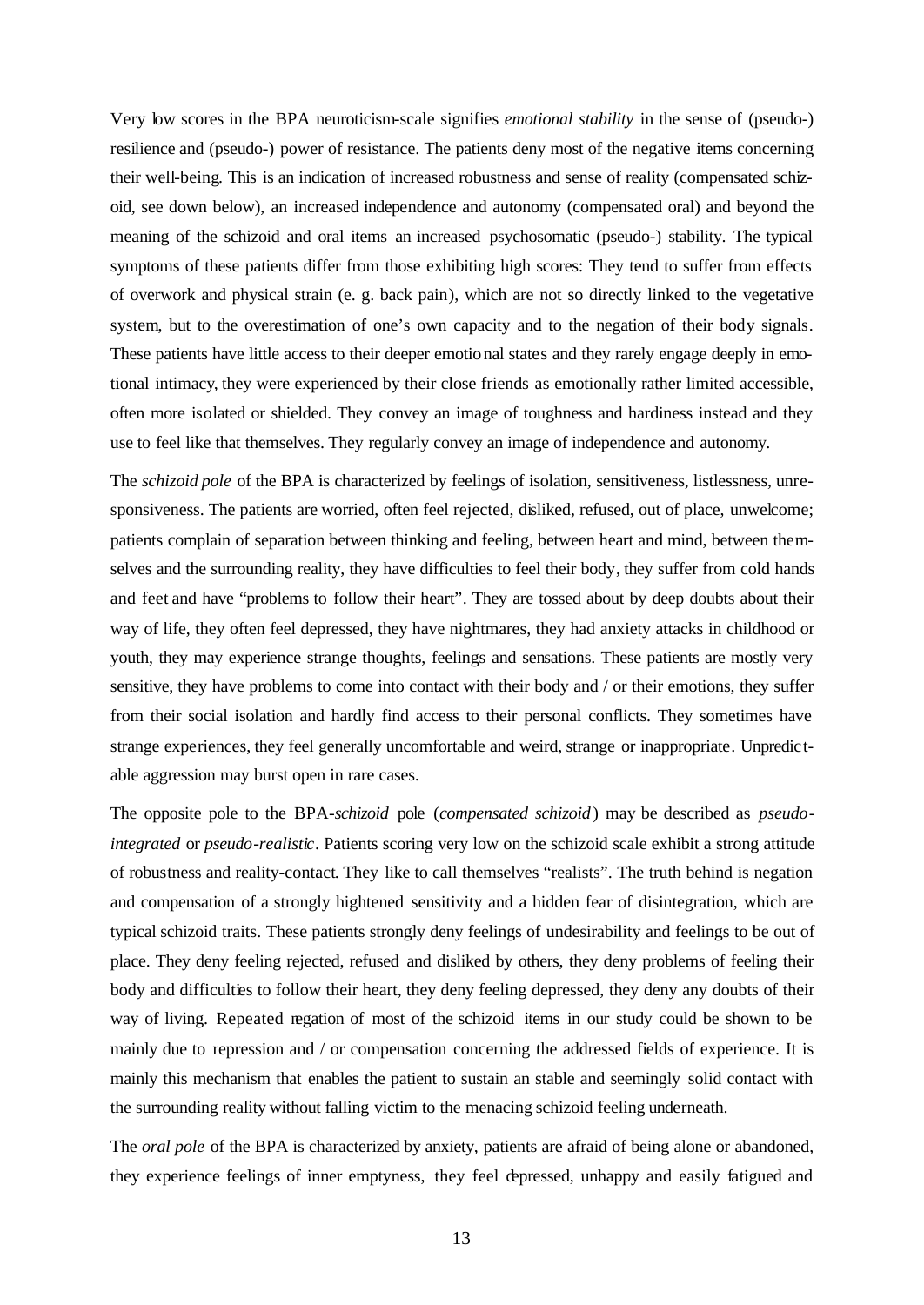tired. They experience themselves unable to cope with the difficulties of life, are prone to moaning and lamenting. They fear of being rejected and unwelcome. These patients tend to be dependent, anxious, they long for security, cling to partners, hate to be alone, they convey a helpless, unprotected and vulnerable impression to their surrounding and they tend to expect and ask for improvement and help from others.

The opposite pole to the BPA-*oral* pole (*compensated oral*) may be described as *pseudo independence*  or *pseudo-autonomy*. Individuals, which score very low on the oral scale, strongly negate most of the aforesaid oral items, they deny any anxiety or fear of loneliness, of beeing abandoned or of feeling depressed or insecure, emphasizing instead that they are very well able to cope with the difficulties of life. Longing for security, feelings of neediness and the fear of being alone or abandoned are playing a role in a suppressed, denied, repulsed form. These patients convey to their surrounding world the impression of demonstrative independence.

The *psychopathic* pole of the BPA is marked by dominance and power. Patients scoring high like to take the lead, are very sure of themselves and regard themselves as trustworthy. They declare not to have any problems staying alone. Once they have started a project, they will most probably go through with it in unflinching determination. They are convinced of the rightness of their way of living. They present themselves pretty much awake and show fast and well directed actions and reactions; they usually are able to focus their attention sharply. They are opinion leaders and act at their own discretion without a feeling of guilt. One central concern of these patients is to get and keep everything under control and to *dominate* others or to *manipulate* them. Often they tend to suppress or compensate more or less successfully their feelings of powerlessness and helplessness by which they feel deeply threatened.

The opposite of the *psychopathic* pole is *powerlessness*, *helplessness*, bringing this pole close to the *oral* pole. Patients deny most of the psychopathic items and describe themselves as mainly slow, compliant, as avoiding opinion- and other leadership and as easily distracted. They don't feel well with responsibility, they are afraid to take the initiative and to make a decision on their own. Patients with very low values feel dependent, insecure and unprotected, desperately helpless and completely at other's mercy, over-directed and tossed about by externe circumstances without any possibility to act according to their own will or to influence the situation in any way. They are unable to blind out their inner negative emotions or to cope with outer conflicts, they feel easily unsettled and unable to keep the situation under control.

The BPA version of the *masochistic* type shows a strong (feeling of) *inferiority*. This scale (*masochistic* vs. *ambition/need for recognition*) corresponds to one of the five personality factors, namely to "openness for experience" (which is the BPA-pole "*ambition/need for recognition*" of this scale). Patients feel inferior, bashful, shamefaced, pushed around and over-directed. They have a basic feeling of guilt and shame. They subordinate themselves, they endear and conform themselves to others. Their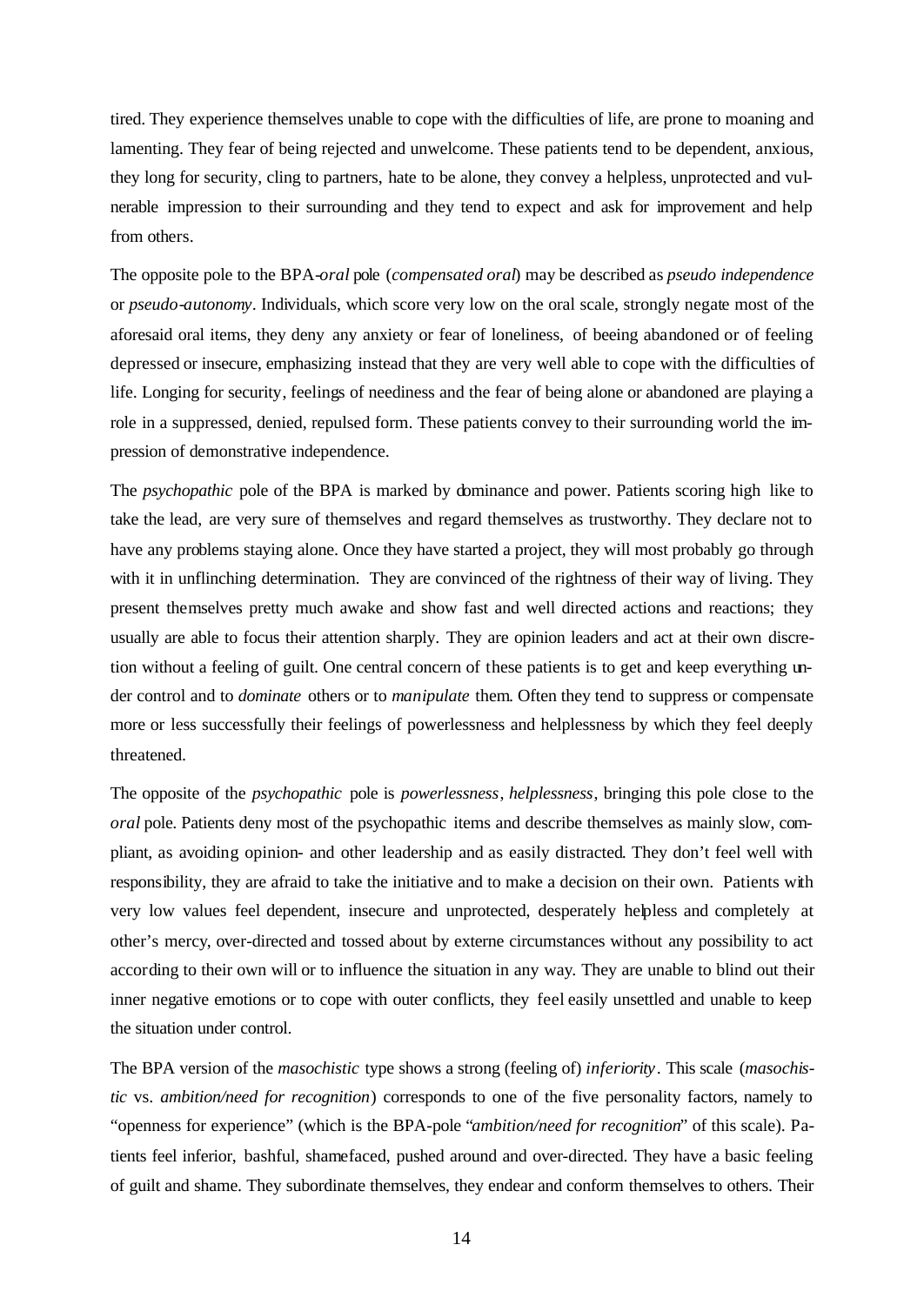tendency to comply often ends up in victimhood. They easily drop out of, procrastinate with, postpone or delay their projects. Actions and reactions tend to be slow, tardy, tolerating, sluggish. They tend to stout corpulence and are ashamed of their body. – These patients suffer from strong feelings of inferiority, inner doubts and feelings of guilt. Mostly showing a modest and unambitious behaviour, they strive for conformance and subordination. It is only under sufficiently strong pressure from their social surrounding that they unexpectedly exhibit a very strong and previously latent defiant and sullen defense and opposition and in some cases start to play the role of the innocent victim. The patients encounter difficulties with taking the initiative and with determined and directed action, remaining in an aimless and purposeless "as-if-paralised" state, from which they suffer considerably. This scale measures the subjective organisation of and the patient's dealing with low self-esteem. Often he finds a solution in the pattern "passivity, defense and opposition" and the taking over of victimhood.

The opposite of the *masochistic* pole is the pole *ambition/need for recognition* (BPA's version of "openness for experience" in the five-factor-model); these patients exhibit a flexible and mobile , interested and curious attitude towards the outer world and other people. The masochistic type thus corresponds to the five-factor-dimension "openness". Patients deny most of the aforesaid masochistic items. They act ambitiously, impatiently and determined. They are intellectually versatile and flexible in their behaviour. They see themselves as self-determined, are curious and inquiring and like to go ahead. They deny to endear or subordinate themselves or to conform and they prefer encountering an interesting discussion instead. They describe the physique of their body as rather proportionate. - These patients convey the following picture to their surrounding social world: Need for recognition; ambitious; high claims concerning their own achievements; determined; ready for action; rapidly acting. Taking into account the symptoms of those patients, which exhibit extreme values opposite to the *masochistic* pole and who tend to dissimulate their complaints, it has to be supposed that the ir strongly recognition-oriented behaviour is an attempt to compensate and avert latent feelings of inferiority. Their actions convey the impression, that they meet highest requirements for the sake of testifying and proving their own high value for themselves and towards others. Thus verification of the own value within the social context is a main theme. They suffer from feelings of guilt or pangs of conscience when their performances fall short of their expected range of accuracy and perfection.

High scores in BPA *conscientiousness* indicate pedantry, (sometimes obsessive) perfectionism and a scrupulous sense of responsibility. *Conscientiousness* belongs to the main five personality dimensions. These patients take themselves for trustworthy, reliable and responsible and this estimation is almost always correct. They like to focus on and go through with their projects and reject to take any risks. They feel quite certain about their way of living, don't like to be seen upon as heroes and they fully reject actions, which could do harm to other people. They generally are very effective and determined with their performances. They too are afflicted with pangs of conscience and feelings of guilt, if their performances are falling short of their subje ctive target line. This pattern usually starts early around 3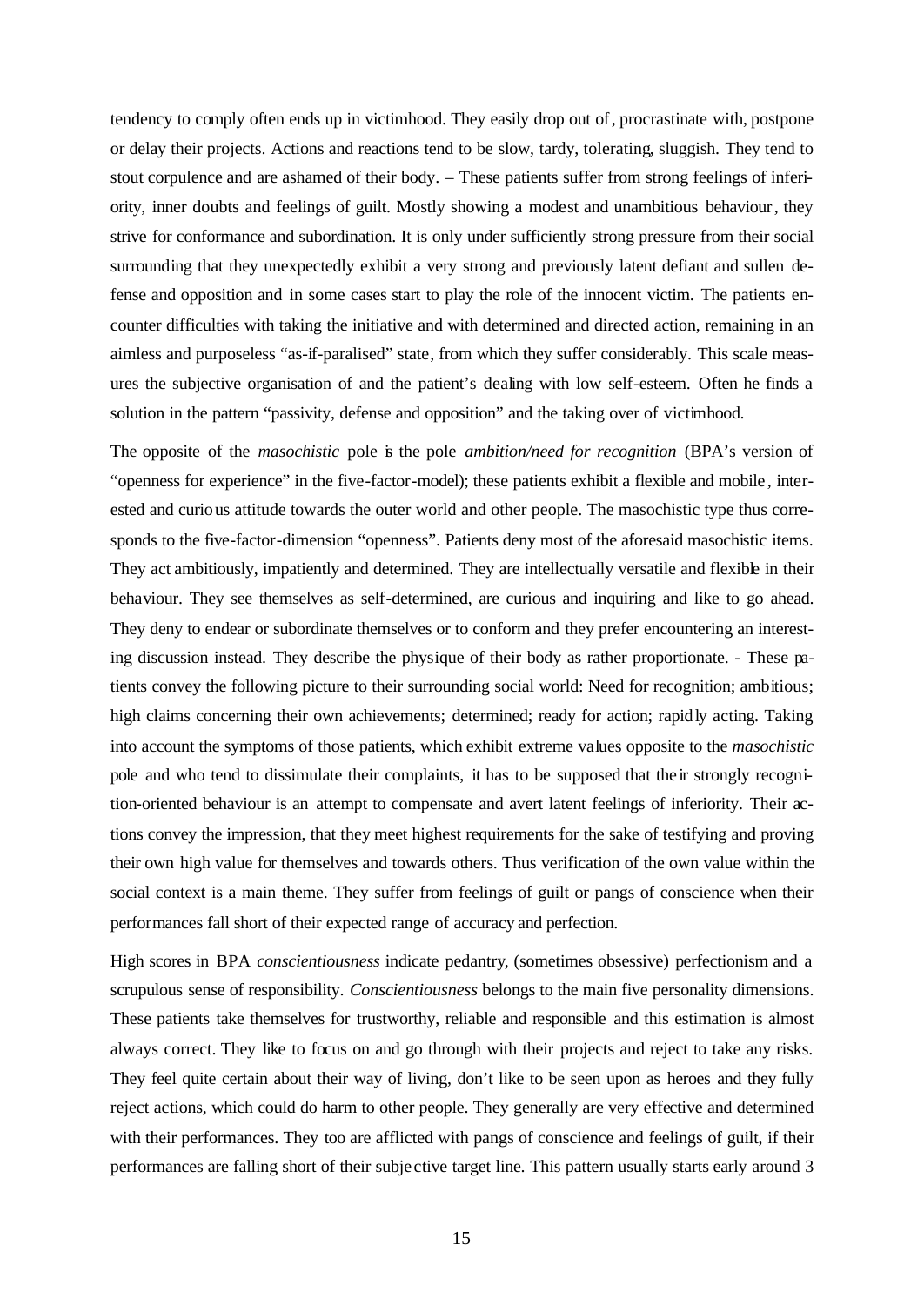to 5 years of age. Striving high for perfection was their way to gain the love of their mother or – in a smaller number of cases – their father. Overeager good performance was their childlike way of reacting upon the threat of withdrawal of love by (mostly) their mother.

Low scores in *conscientiousness* indicate *carelessness, negligence, unreliability* . Patients are not very particular with arrangements once agreed upon. Patients with extreme low scores may be slovenly, blowsy and sloppy. They mostly suffer from lack of ability of control, they let themselves go, they have to try very hard to pull themselves together. Some are subject to unpunctuality, others have problems with moderation concerning their eating or drinking habits (e. g. abuse of sweets, overeating, alcohol). These patients often experienced in early childhood a traumatising break with their relation with the result that the dependability of the contact to and love and care by the mother was called into question, because the mother was experienced as incalculable, unpredictable and unreliable in her love and care and it didn't seem to make much sense to do anything to attract the mother's attention.

High scores in *extraversion* as it is represented in the BPA describe superficial, spontaneous, impulsive, quick, impatient and sometimes provoking up to insulting behaviour in communication. *Extraversion* is one of the five dimensions of personality. Patients are sociable, tend to confrontation, are even intransigent opinion-leaders. These patients are not at all as approachable for their fellows as their sociability would suggest at first sight. Their deficits show up in their difficulties to encounter social conflicts; they tend to play down or blind out problems in their own intimate relationships, they evade acute conflicts or avoid quarreling concerning upcoming problems because of their difficulties to reveal themselves to others.

Low scores in *extraversion* denote *anxious social withdrawal*. Patients refuse spontaneous, impulsive or insulting behaviour; they reject leading social roles; they need much time to make friends and exhibit a more patient, deliberate, slow-going, sensitive, compliant, self-sufficient and silent attitude. In groups they usually don't talk much and – if questionned – only sparse. They avoid making contact and prefer to have only a limited number of single separate and – under those circumstances – intimate and close contacts, where they may feel themselves secure and safe apart from the fuss of the surrounding social world.

Within the BPA Lowen's rigidity is represented by *antagonism, rigidity, reactivity*, which is the opposite pole of *agreeableness*, one of the main five personality dimensions. Patients with high values exhibit a low reaction threshold and react impatiently, jump out of their skin easily, are sometimes offending. Their thinking goes along the line of guilt and retaliation. They are full of pride, sometimes revengeful, rival, mischievous, often envious and jealous. They like to compete and want to win at any price, like to try their strength against others and want to retain the upper hand at all costs. They may be threatening to intimidate others. They hurt others and feel easily offended by others and therefore prefere to be unapproachable. They like to take risks. These patients use their dysfunctionally (over-) reacting behaviour to avoid engaging with or getting involved by others too close. *Performance* and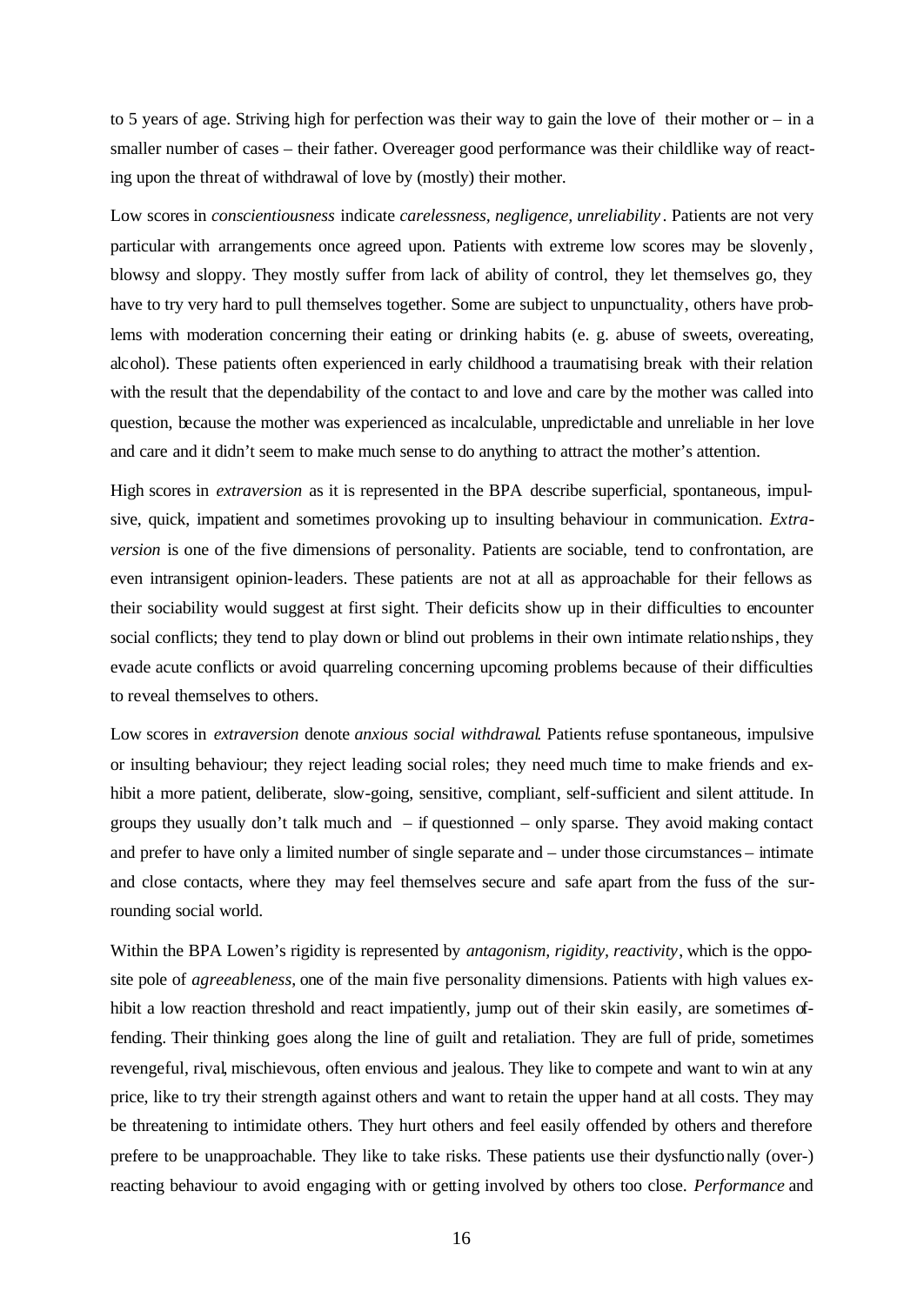*show* are the main themes of people strongly influenced by rigidity and antagonism. The aspect of performance is specifically represented in the phallic subscale, the other aspect – show – in the dramatical (hysterical) subscale.

As has already been said, the opposite pole of *rigidity* / *antagonism* is *agreeableness*. Patients scoring very low on this scale exhibit the typical traits of the five-factor-scale agreeableness: They mostly are quiet and altruistic persons and due to their conforming, obliging and tolerant behaviour they principally back down. They have difficulties to come out with their wishes and needs. On beeing hurt, they gobble things down. It is hard for them to try to push their interests through against existing or antic ipated resistance. They can not distinguish between a misconceived helpfulness and an unhealthy suppression of their own needs caused by fear arising out of social contact with other people. Their apparent tolerance has its roots in their incompetence to take up a definite position and so they prefer to remain unlocalized, blurred, functional and sober and personally indeterminable, doing their duty and proving thereby their utility. The common meaning of extremely high or low values in this scale is a strong tendency to avoid close social encounter and to remain socially in an undetermined state of uncertainty.

There are two subscales for the measurement of the *phallic* and the *hysterical* subtype of *antagonism* / *rigidity* . According to classical psychoanalytic thinking, the phallic character is the expression of rigidity with men and the hysterical character with women. Using the multidimensional approach of the BPA Bioenergetic Personality Analysis, things look different and women equally as men may exhibit very low or very high values in both scales.

BPA's phallic scale is named *aggressive rivalry* and its main keywords are *intolerance* and *excitability*. A person scoring high on the *phallic* scale will often be impatient and excited. They want to prove, that they surpass everybody and usually show very goog or the best performances. The phallic type uses maximum or best performance to obtain attention, love and respect from (predominantly) the father. There is always something to do for them, they have to work constantly and be productive to feel good. They like to take responsibility upon their shoulders, want to have success to gain the admiration of their fellows. They are easily irritated and made insecure. In this case they most likely will react in an aggressive and sometimes arrogant manner because of their offended proudness.

Scoring very low on this scale means to avoid the winner's alpha-role at any price and to prefer the *compliant* and *conforming* pole of behaviour instead. Those patients are shy and avoid competition, confrontation or trying their strength against others. They are always patient, react slowly and deliberately. So they fall short of fulfilling their own needs, suppressing them instead most of the time.

The *hysterical* scale of the BPA means *dramatically exaggerated emotional expression:* Thinking in guilt and revenge; moody, delighting in other's misfortunes; easily embarassed. The behaviour is characterized by emotional theatrical dramatization. The show and noise are designed to draw atten-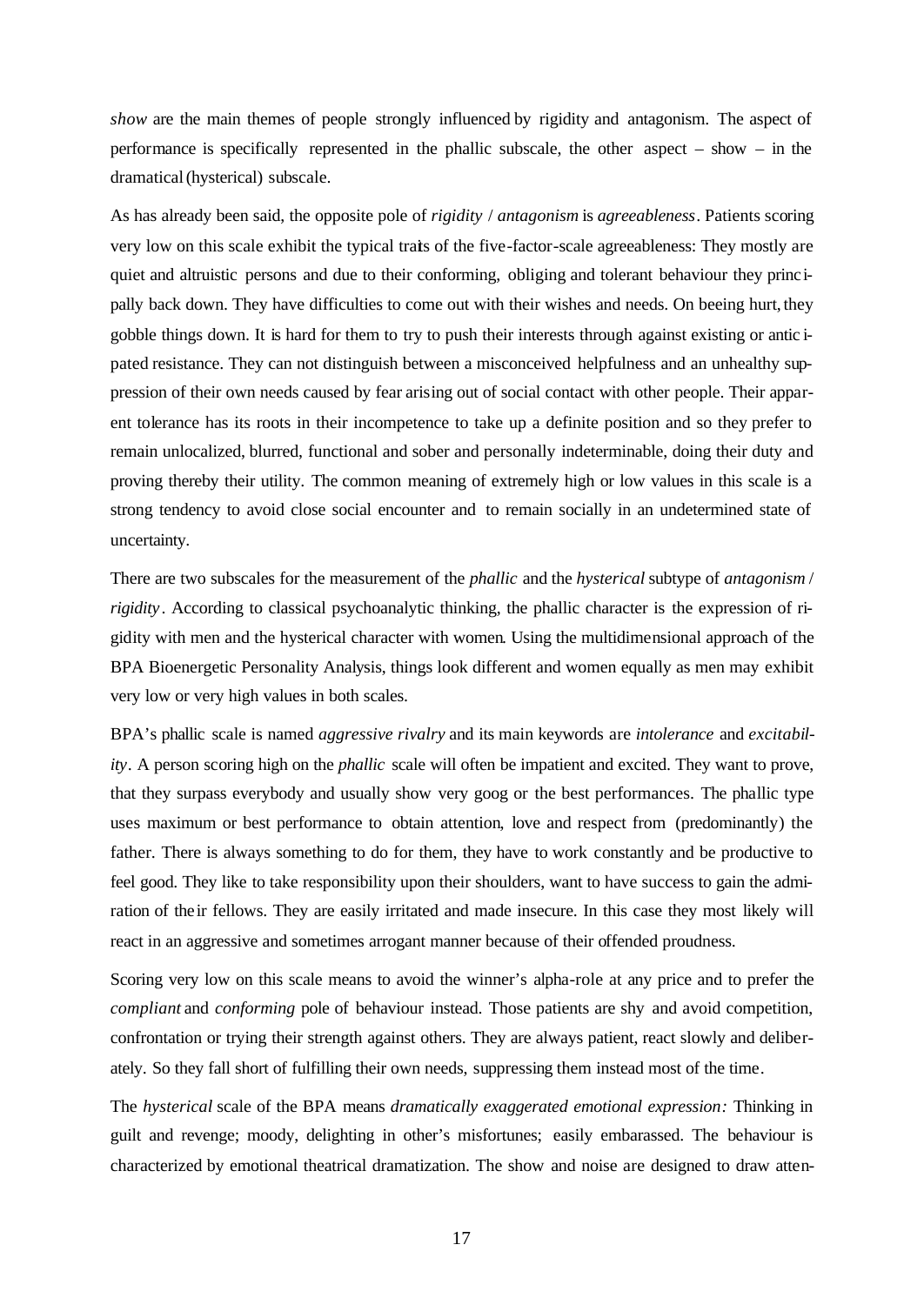tion to oneself and uses exaggerated emotional reactions, which may be reflected by dramatic vegetative bodily sensations like hyperventilation, heart palpitation and panic attacks, the medical significance of which is rather marginal. The traditional psychoanalytical explanation tells us, that the little girl uses theatrical dramatization to draw her father's attention towards her, and the father is most of his time busy with his own stuff and overlooks her. When the little girl falls down and hurts herself and cries loud, it is more likely that his attention is directed to her. That is the way she learns that acquiring symptoms is a way to attract attention.

Behind the scene within the hysterical patient the emotions of pride, feeling hurt and anger are prevailing.

The opposite pole denotes *modesty*, *emotional reserve, soberness*. Very low values indicate a modest, sober and emotionally reserved attitude. The emotional expressivity is restricted to a minimum. These patients often suffered from a repressive socialization, where emotional expression was not encouraged and objective concerns predominated subjective needs. They have problems to identify emotional signals in their body and express them. They generally are very responsible, helpful and useful for their fellows. Their behaviour is driven mainly by objective concerns with only little emotional interference.

#### **Concluding considerations**

Another approach to create and use specific questionnaires for bioenergetical purposes could start with the IPIP International Personality Item Pool made available by Goldberg (www.ipip.ori.org). Goldberg offers an index of 172 labels for 280 already existing IPIP scales. We found at least 70 useful scales with consistencies mostly between  $a = .60$  and .89. As most scales contain roughly 10 items, a questionnaire using all the scales would comprise about 700 items, which is an amount apparently not acceptable from an economic point of view.

The BPA is offering scales showing consistence coefficients with similar heights but without the possibility of a differentiated estimation of a type's subtraits.

For a measure of subtraits in a first step the leading traits of a bioenergetic type would have to be determined theoretically and the corresponding IPIP labels measuring those central traits searched out. For example, for the "psychopathic type" we would find about approximately 20 IPIP scales related to a main psychopathic theme (e. g. 3 scales for assertiveness; 2 scales for leadership; one scale each for forcefulness, dominance, attractiveness, provocativeness, talkativeness, morality, efficiency, purposefulness, quickness, anger, initiative, power-seeking, machiavellianism, unpretentiousness, selfmonitoring) with consistencies ranging from .66 up to .88. Statistical methods like factoranalysis and clusteranalysis could help to look into the inner structure of the "psychopathic" type and to determine its main traits and to establish a psychologically meaningful and representative order as well. This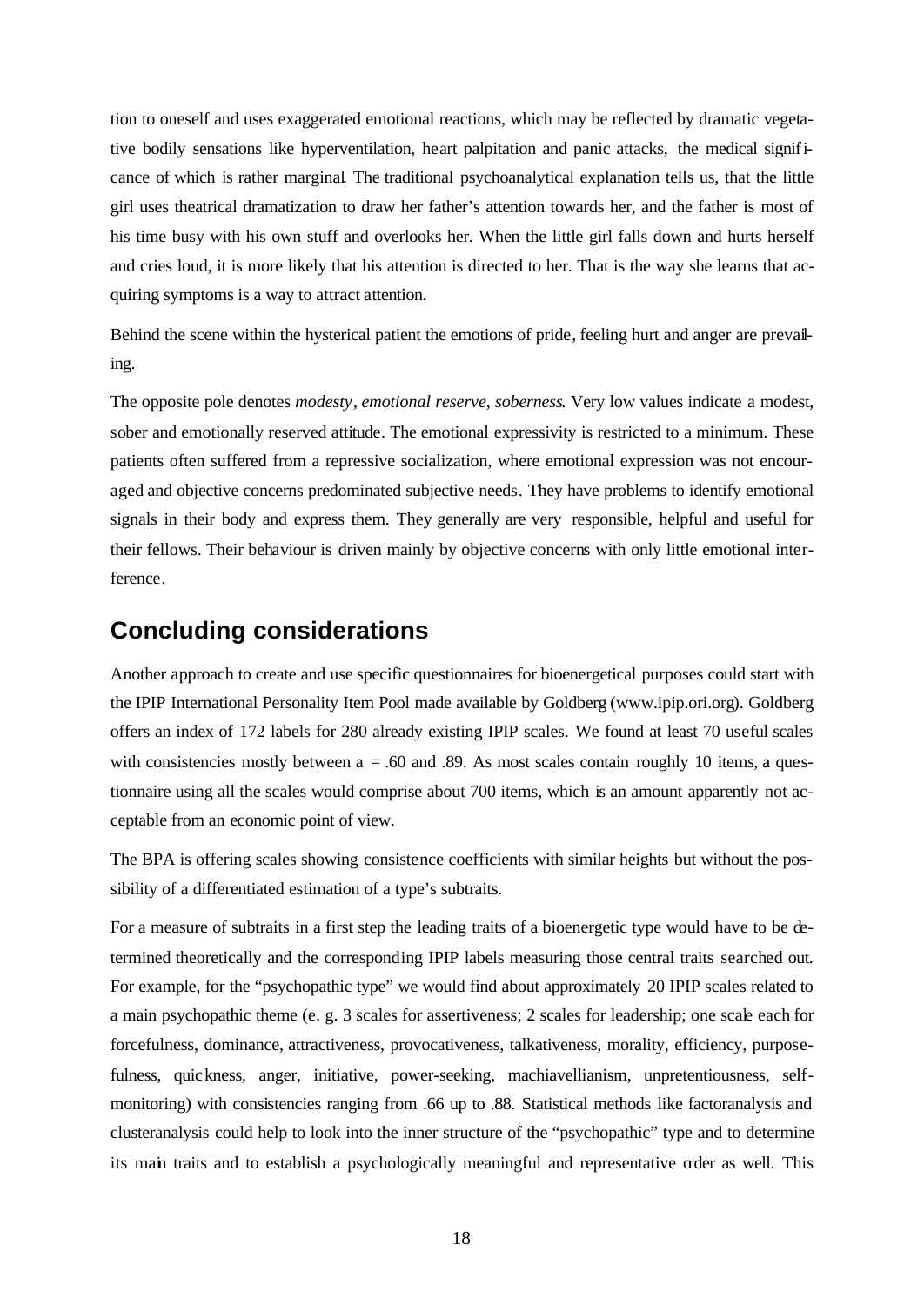approach would focus on the single traits that constitute a bioenergetic type and could end up with a more precise definition of each type.

If one wants to integrate the bioenergetic scales into the existing five-factor-questionnaires, this could be done by administering the BPA together with one of the five-factor-tests, e. g. the NEO-PI-R with its 30 facets. By way of correlational analysis a differentiated five-factor-profile of the bioenergetical scales could be developed. Thus the five-factor-items could be grouped into new scales along the perspective of the bioenergetic types. Goldberg describes on his website in detail the common statistical procedure for the development of such specific scales, although he recommends to use all given items (about 2000 IPIP items), which, concerning economic deliberations, seems to us an unrealistic excessive demand with respect to clients and researchers.

Future research could provide more sophisticated scales bridging the gulf between personality psychology and traditional psychoanalytic and bioenergetic concepts of character structure.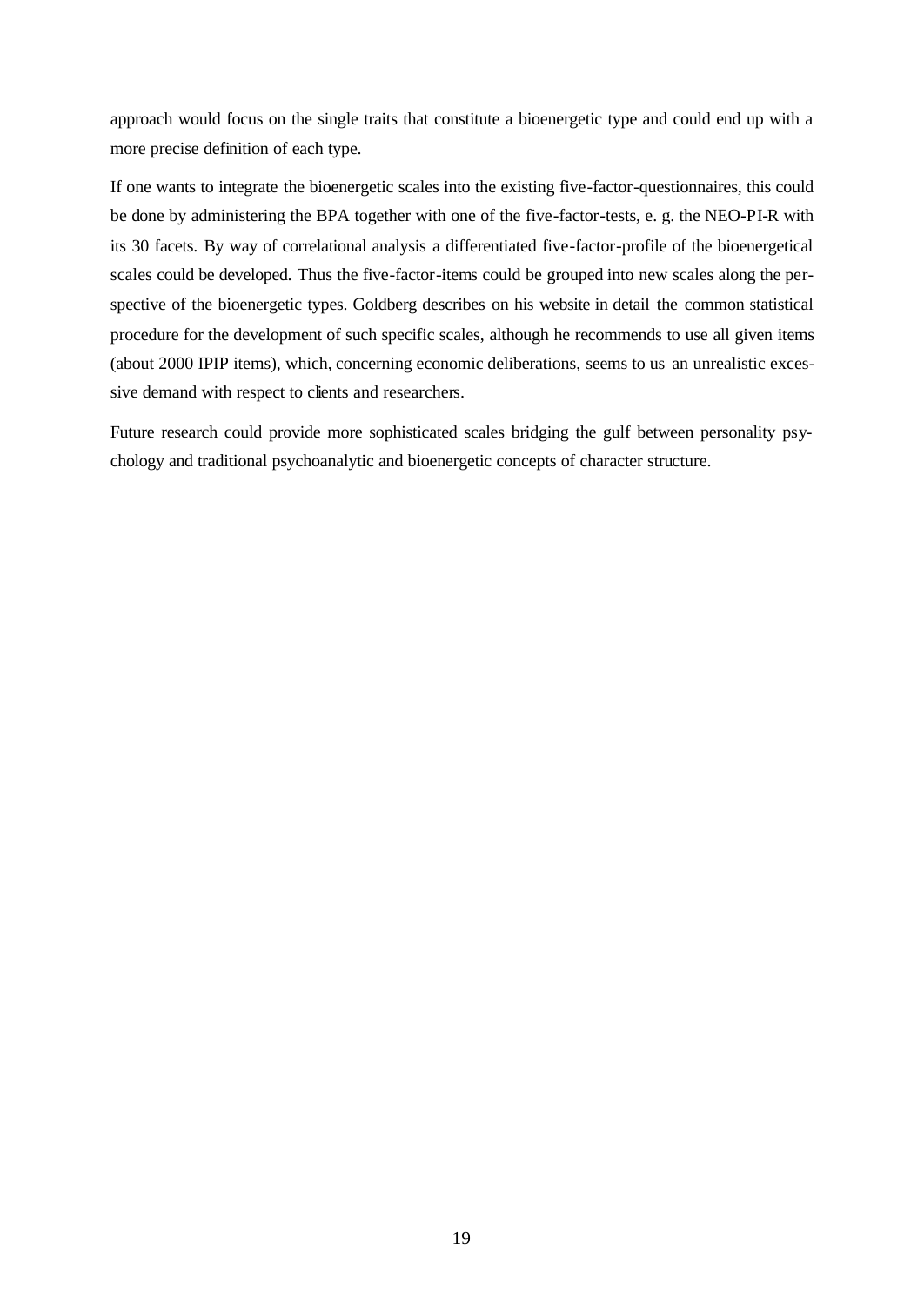#### **Literatur:**

Costa, P. T., T. A. Widiger (1993): *Personality Disorders and the Five-Factor Model of Personality* . Amer Psychol Assoc, Washington, DC:.

Fahrenberg, J., H. Selg (1970, 1989): *Das Freiburger Persönlichkeitsinventar*. Hogrefe, Göttingen

Fehr, T. (1998): *BPA Screening-Verfahren zur Persönlichkeitsstruktur*. Swets Test Services, Frankfurt a.M.

Fehr, T. (2000): *Bioenergetische Charakterkonzepte aus persönlichkeitspsychologischer Sicht*. Report Psychol 5-6: p. 344 - 355

Goldberg, L. R. (1990): *An alternative "Description of personality": The Big-Five factor structure.* J Pers Soc Psychol 59: p. 1216-1229.

Hofstee, W. K. B., Kiers, H. A. L., de Raad, B., Goldberg, L. R., & Ostendorf, F. (1997): *Comparison of Big-Five structures of personality traits in Dutch, English, and German.* Europ J Pers 11: p. 15-31.

Lowen, A. (1980): *Bioenergetik* . Reinbek, Rowohlt.

McCRAE R.R., P.T. COSTA. (1987): *Validation of the Five-Factor Model of Personality Across Instruments and Observers*. J Pers Soc Psychol 52, 1: p. 81–90.

Millon, T. (1981):*Disorders of Personality DSM-III, Axis II.* Wiley, New York

Millon, T. (1990):*Toward a new personology. An evolutionary model.* Wiley, New York

Ward, J. H., M. E. Hook (1963): *Application of an hierarchical grouping procedure to a problem of grouping profiles.* Educ Psychol Meas 23: p. 69 - 81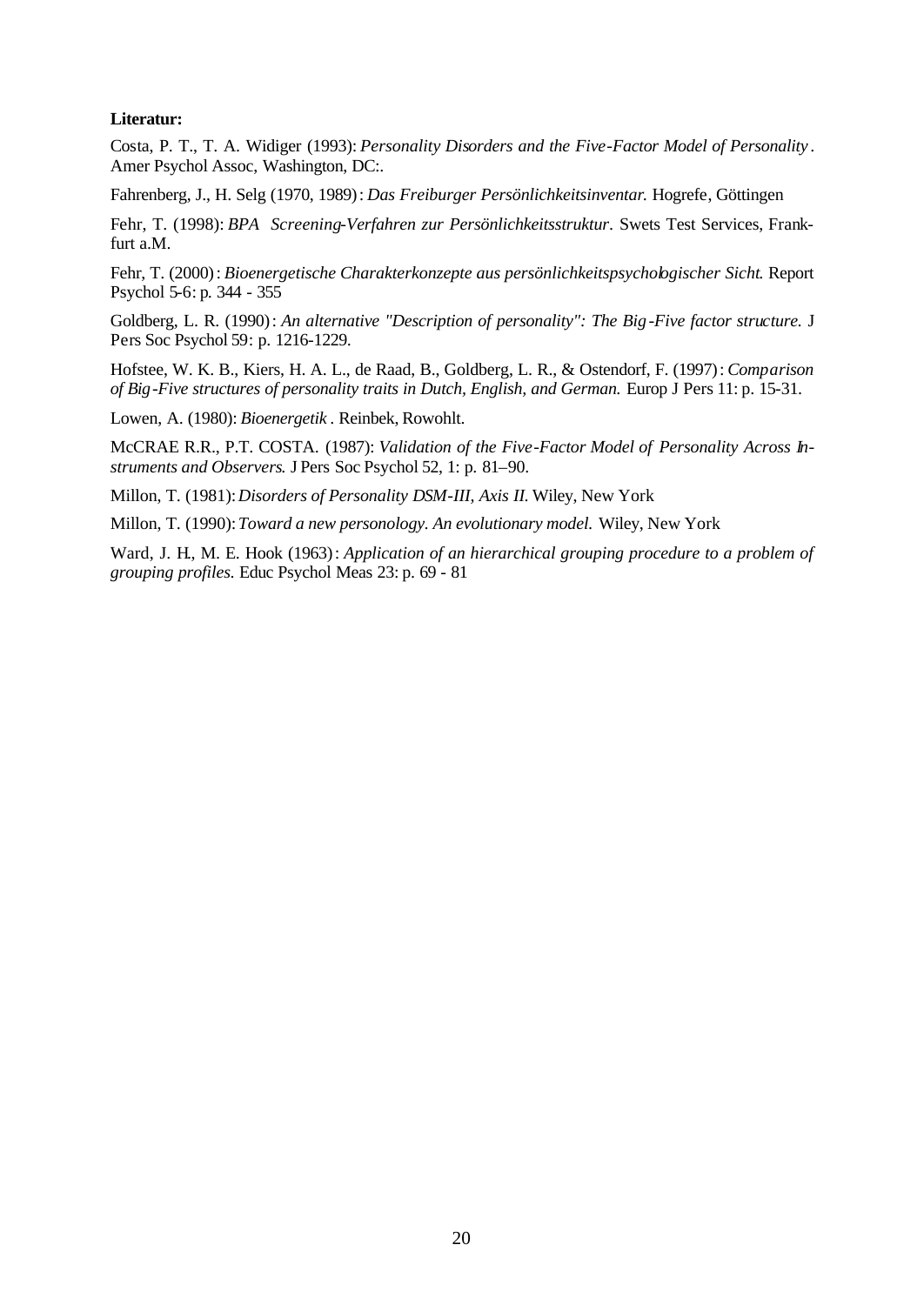|                                                                  | Dimensions of the Five Factor Model                                                       |  |  |  |  |  |  |
|------------------------------------------------------------------|-------------------------------------------------------------------------------------------|--|--|--|--|--|--|
| emotional stability vs. emotional lability<br><b>Neuroticism</b> |                                                                                           |  |  |  |  |  |  |
| <b>Extraversion</b>                                              | extraversion versus introversion                                                          |  |  |  |  |  |  |
| <b>Openness for experience</b>                                   | culture, idealism, unconventional vs. convention, conservatism,<br>persistence, obstinacy |  |  |  |  |  |  |
| <b>Conscientiousness</b>                                         | Conscientiousness, pedantry vs. negligence, unreliability, impul-<br>sive                 |  |  |  |  |  |  |
| <b>Agreeableness</b>                                             | agreeable, passive, obliging, obedient vs. antagonism, opposition,<br>independence        |  |  |  |  |  |  |

Table 1: The typical five factor model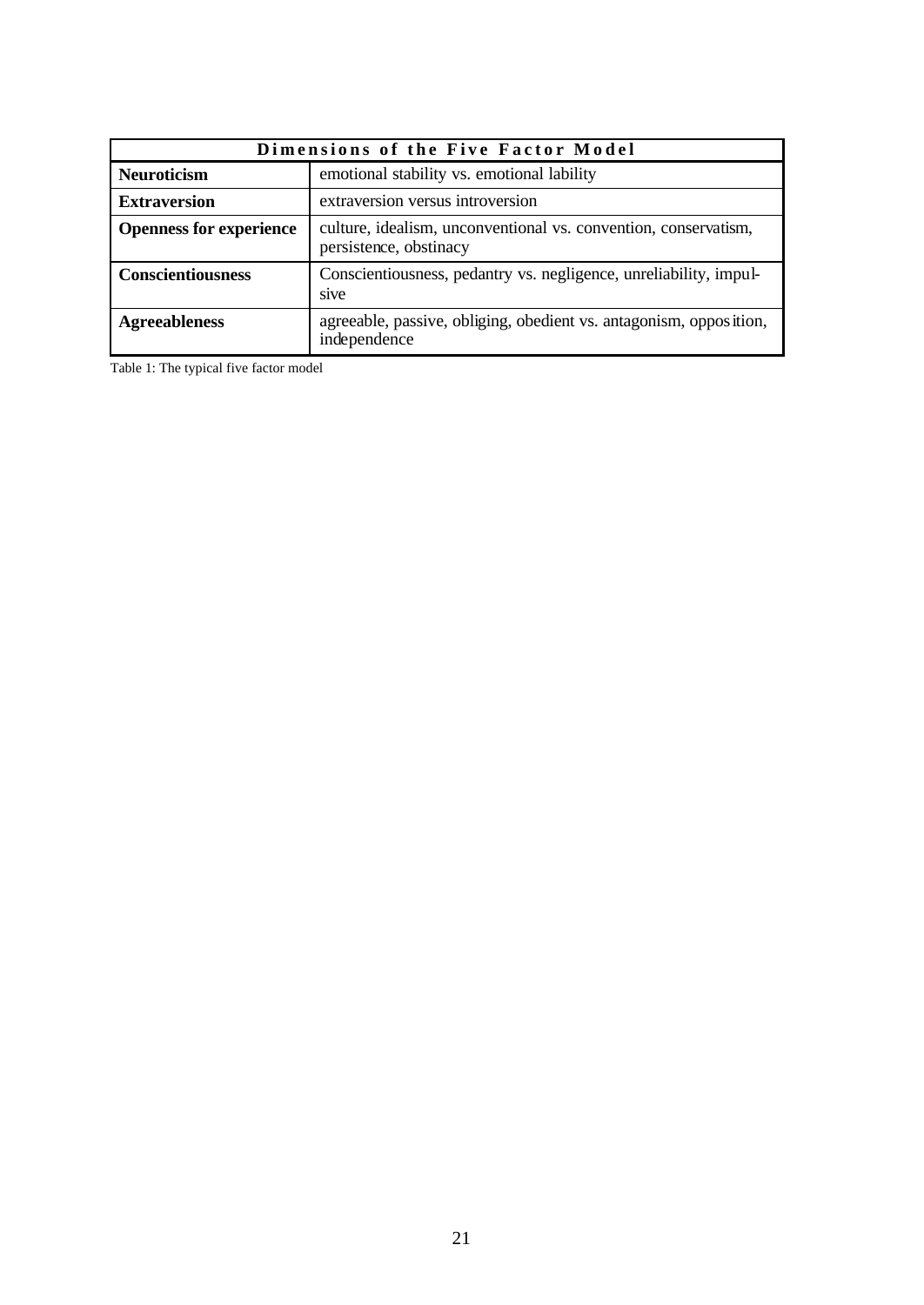| fac-<br>tor             | variance % | Description of the five factor version of the BPA                                                                                                                                                                              |
|-------------------------|------------|--------------------------------------------------------------------------------------------------------------------------------------------------------------------------------------------------------------------------------|
| 1                       | 9.38       | Emotional stability vs. insufficiency, neuroticism ("emotional stability - neuroticism")                                                                                                                                       |
| 2                       | 4.86       | Antagonism, rigidity vs. altruistic – tolerant – agreeable (selfless, compliant, with-<br>drawn) social behaviour ("antagonism - agreeableness")                                                                               |
| 3                       | 3.71       | Conscientiousness, pedantry vs. negligence, unreliability, daring, reckless ("conscien-<br>tiousness - undirectedness")                                                                                                        |
| $\overline{\mathbf{4}}$ | 4.57       | Sociability vs. inhibition, withdrawal, introversion ("Extraversion - Introversion")                                                                                                                                           |
| 5                       | 5.02       | Need for recognition, ambition, flexibility, culture, intellectual interest vs. masochistic<br>feeling of inferiority, servility, immobility, persistence, conservatism, obstinacy, leth-<br>argy, playing the role of victim. |

Table 2: The five factor – version of the Bioenergetic Process Analysis BPA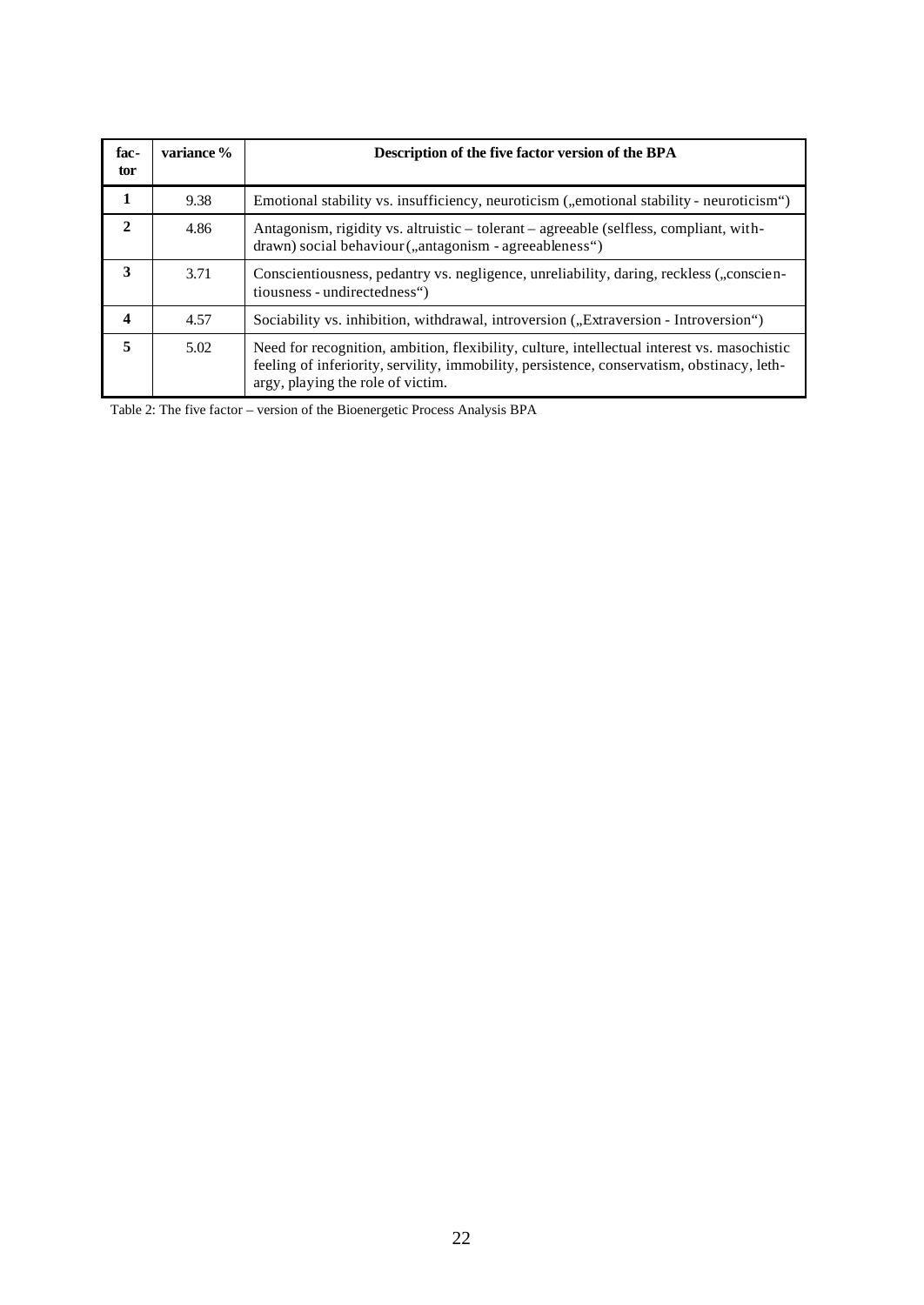| <b>BPA-scales</b><br>(Big Five <i>cursive</i> ) | ?  | $r_{tt}$<br>(short)<br>$(n=45)$ | $r_{tt}$<br>(long)<br>$(n=48)$ | 1     | $\mathbf{2}$ | 3     | $\boldsymbol{4}$ | 5     | 6     | 7  | 8  | 9  |
|-------------------------------------------------|----|---------------------------------|--------------------------------|-------|--------------|-------|------------------|-------|-------|----|----|----|
| neuroticism                                     | 87 | 82                              | 54                             |       |              |       |                  |       |       |    |    |    |
| schizoid                                        | 77 | 80                              | 69                             | 78    |              |       |                  |       |       |    |    |    |
| oral                                            | 82 | 82                              | 48                             | 90    | 66           |       |                  |       |       |    |    |    |
| psychopathic                                    | 72 | 72                              | 43                             | $-57$ | $-52$        | $-59$ |                  |       |       |    |    |    |
| persistence, maso-<br>chistic                   | 77 | 53                              | 60                             | 55    | 59           | 53    | $-64$            |       |       |    |    |    |
| conscientiousness                               | 71 | 76                              | 70                             | $-36$ | $-37$        | $-33$ | 65               | $-43$ |       |    |    |    |
| extraversion                                    | 70 | 76                              | 72                             | $-28$ | $-29$        | $-30$ | 66               | $-40$ | 07    |    |    |    |
| antagonism, rigidity                            | 77 | 87                              | 72                             | 29    | 24           | 25    | 01               | 12    | $-39$ | 34 |    |    |
| phallic                                         | 68 | 82                              | 69                             | 20    | 16           | 19    | 21               | $-06$ | $-12$ | 47 | 65 |    |
| hysterical                                      | 67 | 77                              | 64                             | 61    | 44           | 52    | -32              | 39    | $-44$ | 02 | 74 | 46 |

Table 3: The BPA-Scales: Cronbach's  $\bf{a}$  for scale consistency; retest correlations  $r_{tt}$  short-time (3 months) and long time (10 months); interkorrelations of the scales grouped according their specific developmental phase (neuroticism = 1; schizoid = 2; oral = 3; psychopathic = 4; masochistic = 5; conscientious = 6; extraversion = 7; rigidity/antagonism = 8; phallic = 9); bold = significant.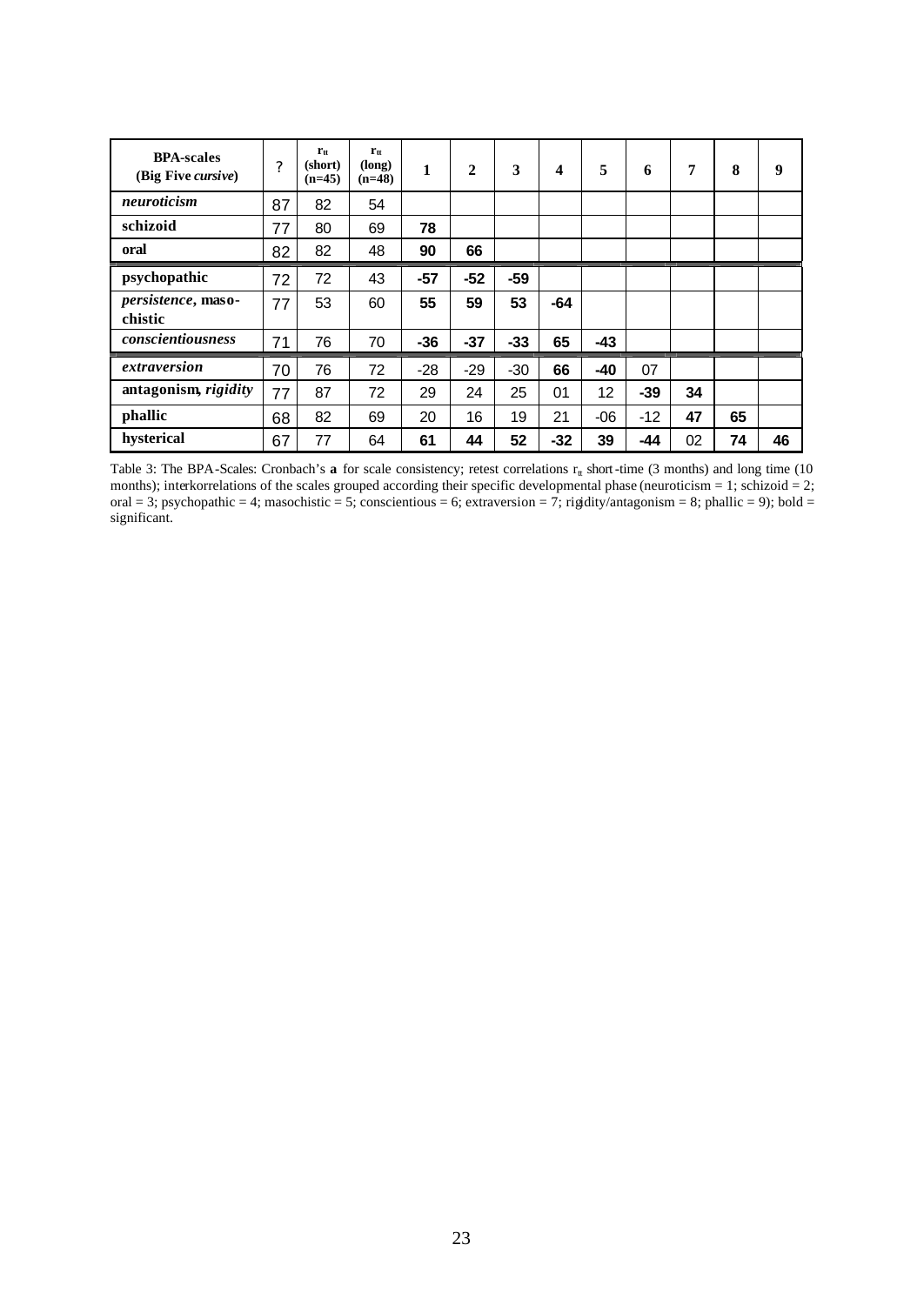| sca-<br>le                        | scale<br>"Big Five"-factors<br>cursive                                                                                     | scale<br>"Big Five"-factors<br>cursive                                                                                             | stage                             | age         | factor                      |
|-----------------------------------|----------------------------------------------------------------------------------------------------------------------------|------------------------------------------------------------------------------------------------------------------------------------|-----------------------------------|-------------|-----------------------------|
| 1<br>$\mathbf{2}$<br>3            | neuroticism<br>schizoid<br>oral                                                                                            | emotional stability<br>compensated schizoid,<br>pseudo-integrated<br>compensated oral,<br>pseudo-autonomous                        | <b>Sensory</b><br>attachment      | 1. Lj.      |                             |
| $\overline{\mathbf{4}}$<br>5<br>6 | powerlessness, help-<br>lessness<br>masochistic,<br>conservatism, persis-<br>tence<br>Negligence, careless-<br>ness        | psychopathic<br>need for recognition,<br>ambition, flexibility,<br>openness for experience<br>conscientiousness, ped-<br>antry     | Sensori-<br>motor-<br>autonomy    | 2./3.Lj.    | 3                           |
| $\overline{7}$<br>8<br>9<br>10    | <i>introversion</i><br>agreeableness, altruism<br>compliance, confor-<br>mance<br>modesty, emotional<br>reserve, soberness | extraversion<br>antagonism, rigidity<br>aggressive rivalry (phal-<br>lic)<br>dramatic; emotional<br>exaggeration (hysteri-<br>cal) | Intracorti-<br>cal-<br>initiative | $4.-6.$ Lj. | $\mathcal{D}_{\mathcal{L}}$ |

Table 4: The ten scales of the multidimensional BPA approach and the direction of their poles.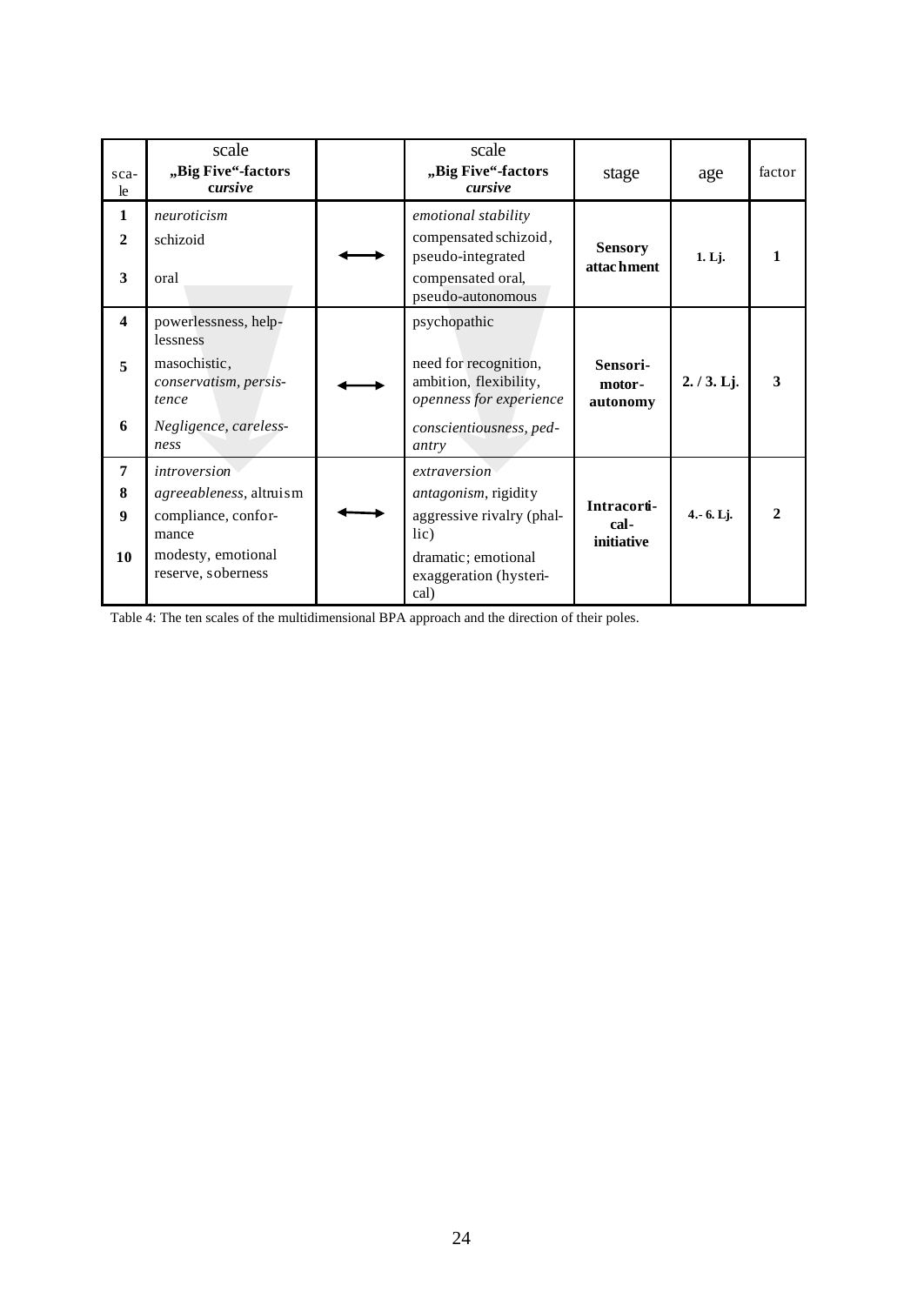|               | $2^{nd}$<br><b>BPA:</b><br>order factors |               |                       |  |  |  |  |  |
|---------------|------------------------------------------|---------------|-----------------------|--|--|--|--|--|
|               |                                          | 3             | 2                     |  |  |  |  |  |
| scales        | sensory                                  | sensorimotor- | <i>intracortical-</i> |  |  |  |  |  |
|               | <i>attachment</i>                        | autonomy      | initiative            |  |  |  |  |  |
|               | ca. 1. Lj.                               | ca. 2.-3. Lj. | ca.4.-6. Lj           |  |  |  |  |  |
| neuroticism   | 95                                       | 14            | 13                    |  |  |  |  |  |
| schizoid      | 91                                       | 13            | 10                    |  |  |  |  |  |
| oral          | 80                                       | 25            | 05                    |  |  |  |  |  |
| psychopathic  | $-53$                                    | $-71$         | $\overline{32}$       |  |  |  |  |  |
| masochistic   | 55                                       | 55            | $-18$                 |  |  |  |  |  |
| conscientious | $-13$                                    | $-90$         | $-26$                 |  |  |  |  |  |
| extraverted   | $-41$                                    | $-26$         | 70                    |  |  |  |  |  |
| antagonistic  | 11                                       | 25            | 88                    |  |  |  |  |  |
| phallic       | 13                                       | $-14$         | 86                    |  |  |  |  |  |
| hysteric al   | 50                                       | 32            | 63                    |  |  |  |  |  |

Table 5: Factor loadings of the BPA – scales on the  $2<sup>nd</sup>$ -order - factors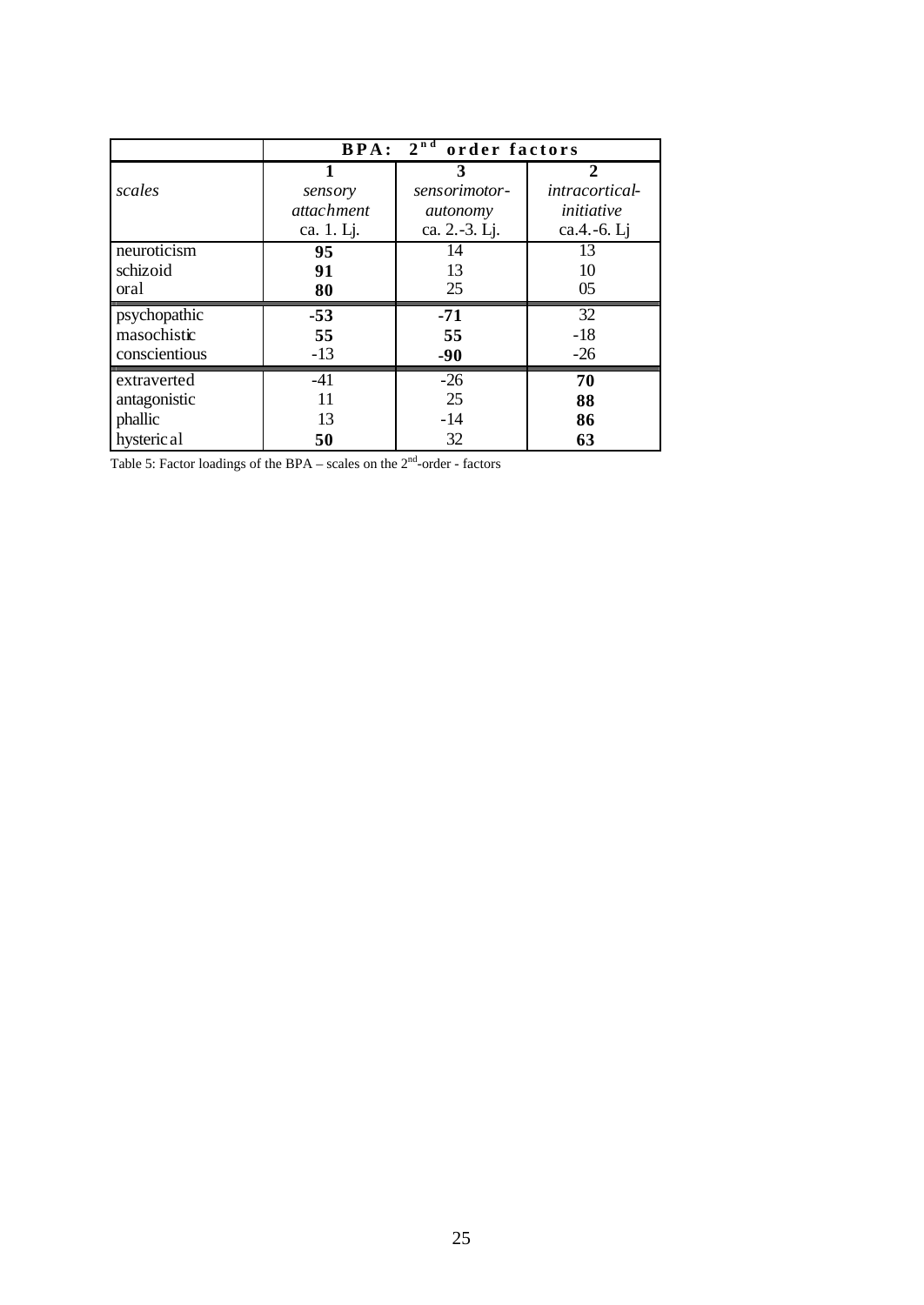

Table 6: Simplified BPA profiles of different symptoms: Mean values of patients with anxiety  $(n = 34)$ , panic  $(n = 20)$ , phobia ( $n = 13$ ) and eating disorders ( $n = 20$ ). The psychopathic scale is inverted: less psychopathic characteristic ( $=$  more powerlessness / helpnessless) means stronger deviance to the right side of the diagram.